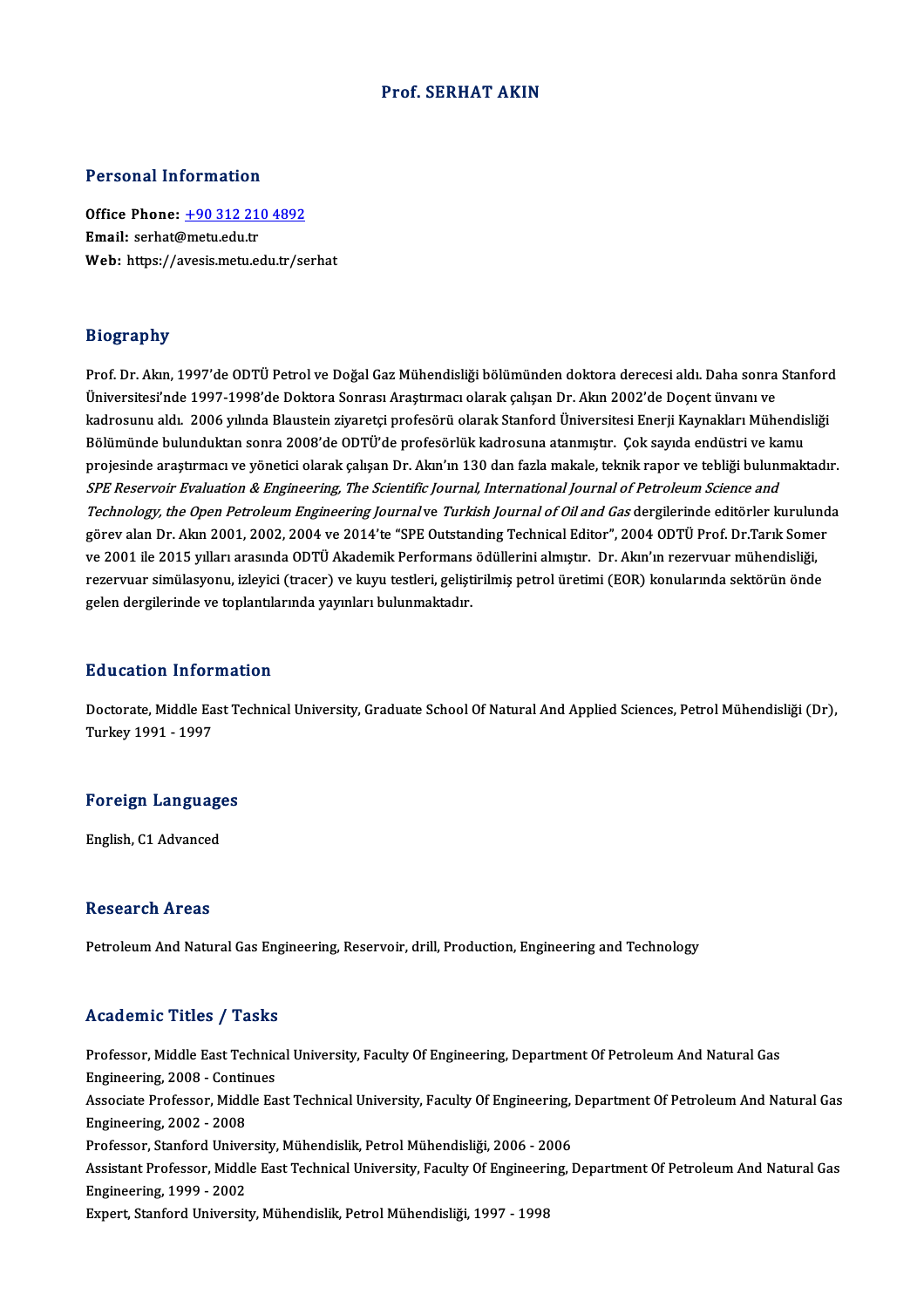Research Assistant, Middle East Technical University, Faculty Of Engineering, Department Of Petroleum And Natural Gas<br>Engineering, 1989, 1997 Research Assistant, Middle<br>Engineering, 1989 - 1997

# Engineering, 1989 - 1997<br>Academic and Administrative Experience

Academic and Administrative Experience<br>Middle East Technical University, Faculty of Engineering, Department of Petroleum and Natural Gas Engineering, 2015 -<br>Continues Middle Eas<br>Continues<br>Middle Eas Middle East Technical University, Faculty of Engineering, Department of Petroleum and Natural Gas Engineering, 2015 -<br>Continues<br>Middle East Technical University, Faculty of Engineering, Department of Petroleum and Natural

Conti<mark>r</mark><br>Middle<br>2010<br>Middl Middle East Technical University, Faculty of Engineering, Department of Petroleum and Natural Gas Engineering, 2003 -<br>2010<br>Middle East Technical University, Faculty of Engineering, Department of Petroleum and Natural Gas E

2010<br>Middle East Technical University, Faculty of Engineering, Department of Petroleum and Natural Gas Engineering, 2000 -<br>2001

### Courses

Courses<br>RESEARCH METHODS AND ETHICS IN PETROLEUM AND NATURAL GAS ENGINEERING, Postgraduate, 2019 - 2020<br>ELUID ELOW THROUCH POROUS MEDIA, Restgraduate, 2019, 2020 SOUTBOB<br>RESEARCH METHODS AND ETHICS IN PETROLEUM AND NATURAL G<br>FLUID FLOW THROUGH POROUS MEDIA, Postgraduate, 2019 - 2020<br>RETROLEUM ENCINEERING DESIGN LUndergraduate, 2018 - 2010 FLUID FLOW THROUGH POROUS MEDIA, Postgraduate, 2019 - 2020<br>PETROLEUM ENGINEERING DESIGN I, Undergraduate, 2018 - 2019

### Advising Theses

Advising Theses<br>AKIN S., Matrix-fracture transfer in non-isothermal conditions, Doctorate, Y.Tavakkoli(Student), 2020<br>AKIN S. Mathematical modelling of geothermal carbon dievide production in a specific field in Turkey. AKIN S., Matrix-fracture transfer in non-isothermal conditions, Doctorate, Y.Tavakkoli(Student), 2020<br>AKIN S., Mathematical modelling of geothermal carbon dioxide production in a specific field in Turkey., Postgraduate,<br>R. **AKIN S., Matrix-fracture tr<br>AKIN S., Mathematical moor<br>B.Kumsal(Student), 2020** AKIN S., Mathematical modelling of geothermal carbon dioxide production in a specific field in Turkey., Postgradu<br>B.Kumsal(Student), 2020<br>AKIN S., Discrete fracture network modeling in Alaşehir geothermal field, Postgradua

B.Kumsal(Student), 2020<br>AKIN S., Discrete fracture network modeling in Alaşehir geothermal field, Postgraduate, H.Aydın(Student), 2018<br>AKIN S., Experimental investigation of the effect of temperature on friction pressure l AKIN S., Discrete fracture network modeling in Alaşehir geothermal field, Postgraduate, H.Aydın(Student), 2018<br>AKIN S., Experimental investigation of the effect of temperature on friction pressure loss of polymeric drillin AKIN S., Experimental investigation of the effect of temperature on friction pressure loss of polymeric drilling fluid<br>through vertical concentric annulus, Postgraduate, K.ONUR(Student), 2018<br>AKIN S., Discrete fracture net

through vertical concentric annulus, Postgraduate, K.ONUR(Student), 2018<br>AKIN S., Discrete fracture network modeling of alaşehi•r geothermal field, Postgraduate, H.AYDIN(Student), 2018<br>AKIN S., Simulation of geothermal res AKIN<br>AKIN<br>2018<br>AKIN AKIN S., Simulation of geothermal reservoirs with high amount of carbon dioxide, Postgraduate, S.KÜÇÜK(Student),<br>2018<br>AKIN S., Application of artificial neural networks to predict the downhole inclination in directionally

2018<br>AKIN S., Application of artificial neural network<br>wells, Postgraduate, T.BURAK(Student), 2018<br>AKIN S. Application of fluorescent melamine r AKIN S., Application of artificial neural networks to predict the downhole inclination in directionally drilled geo<br>wells, Postgraduate, T.BURAK(Student), 2018<br>AKIN S., Application of fluorescent melamine resin microsphere

Wells, Postgraduate, T.BUR<br>AKIN S., Application of flu<br>M.SALAR(Student), 2018 AKIN S., Application of fluorescent melamine resin microspheres for use as a geothermal tracer, Postgraduate,<br>M.SALAR(Student), 2018<br>AKIN S., Multiscale pore structure characterization and pore network modeling of Middle E

M.SALAR(Student), 2018<br>AKIN S., Multiscale pore structure characterization and pore network modeling of Middle East carbonates, Doctorate,<br>S.ASLI(Student), 2017

AKIN S., Optimization of CO2 eor and storage design under uncertainity, Doctorate, S.BENDER(Student), 2016 S.ASLI(Student), 2017<br>AKIN S., Optimization of CO2 eor and storage design under uncertainity, Doctorate, S.BENDER(Student), 2016<br>AKIN S., Uncertainty quantification by using stochastic approach in pore volume calculation f Postgraduate, E.GÜREL(Student), 2016 AKIN S., Uncertainty quantification by using stochastic approach in pore volume calculation for geothermal rese<br>Postgraduate, E.GÜREL(Student), 2016<br>AKIN S., Modeling of surge and swab pressure of yield power law fluids, P

AKIN S., Modeling of surge and swab pressure of yield power law fluids, Postgraduate, Ö.ERGE(Student), 2016<br>AKIN S., Optimization of CO<sub>2</sub> EOR and storage design under uncertainity, Doctorate, S.Bender(Student), 2016 AKIN S., Modeling of surge and swab pressure of yield power law fluids, Postgraduate, Ö.ERGE(Student), 2016<br>AKIN S., Optimization of CO<sub>2</sub> EOR and storage design under uncertainity, Doctorate, S.Bender(Student), 2016<br>AKIN

AKIN S., Optimization of CO<sub>2</sub> EOR and storage design under uncertainity, Docto<br>AKIN S., The use of capacitance-resistive models for estimation of interwell convaterflooded reservoir: A case study, Postgraduate, M.ERKİN(S AKIN S., The use of capacitance-resistive models for estimation of interwell connectivity and heterogeneity in<br>waterflooded reservoir: A case study, Postgraduate, M.ERKİN(Student), 2015<br>AKIN S., The Use of capacitance-resi waterflooded reservoir: A case study, Postgraduate, M.ERKİN(Student), 2015<br>AKIN S., The Use of capacitance-resistive models for estimation of interwell connectivity & heterogeneity in a

waterflooded reservoir: a case study, Postgraduate, M.Erkin(Student), 2015

AKIN S., Discrete fracture network modeling and gel injection simulation in fractured carbonates, Postgraduate,<br>A.SOLTANIEH(Student), 2015 AKIN S., Discrete fracture network modeling and gel injection simulation in fractured carbonates, Postgraduate,<br>A.SOLTANIEH(Student), 2015<br>AKIN S., Investigation of the effectiveness of electrical and microwave heating for

A.SOLTANIEH(Student),<br>AKIN S., Investigation of<br>S.GÜVEN(Student), 2015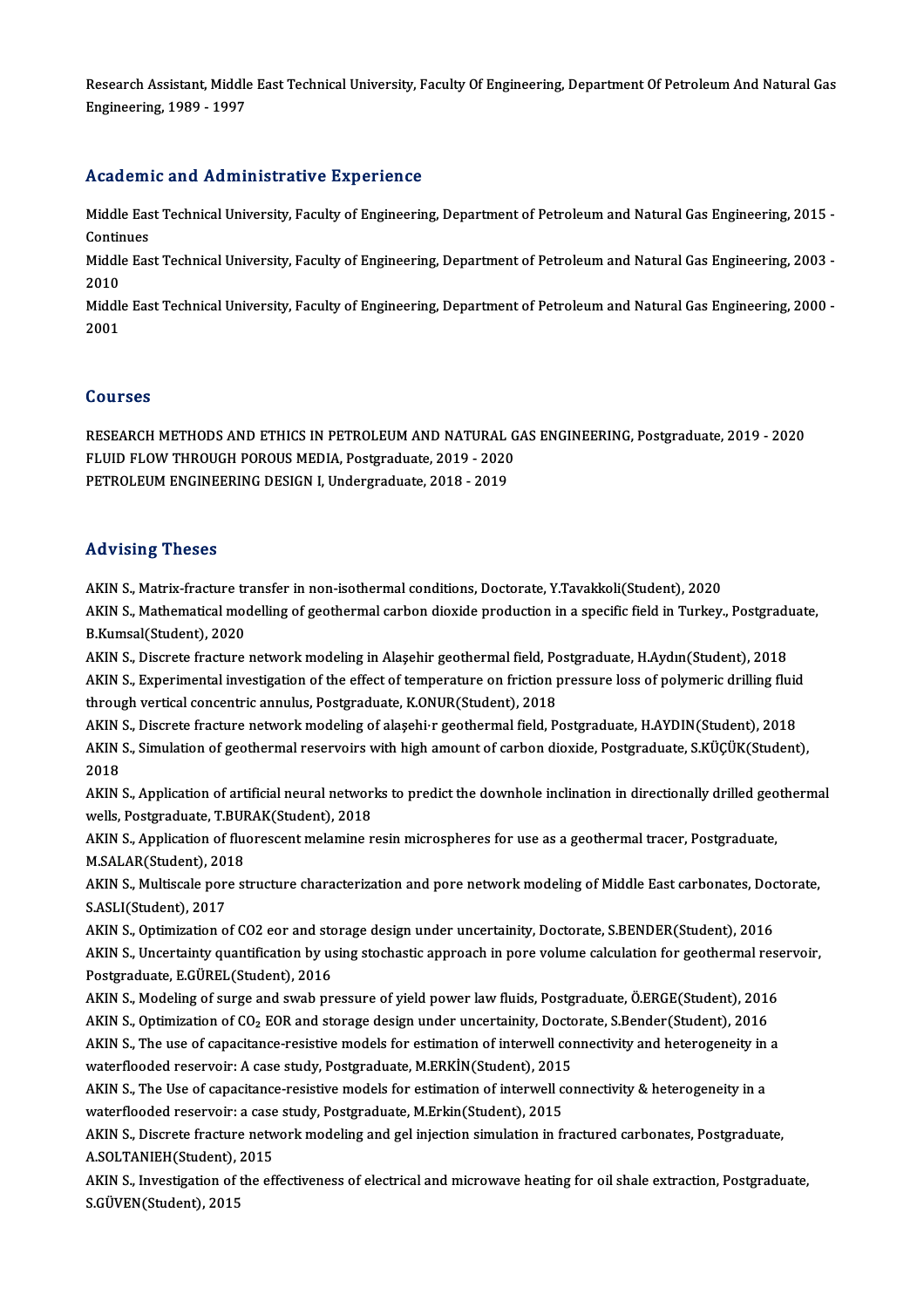AKIN S., An experimental study on usage of hollow glass spheres (HGS) for reducing mud density in low pressure<br>reserveirs and lest singulation zones. Pestspeduate, T.CAČPI(Student), 2014. **AKIN S., An experimental study on usage of hollow glass spheres (HGS) for r<br>reservoirs and lost circulation zones, Postgraduate, T.ÇAĞRI(Student), 2014<br>AKIN S. Disenste frasture potusul: modeling in a serbon diavide flood** AKIN S., An experimental study on usage of hollow glass spheres (HGS) for reducing mud density in low pr<br>reservoirs and lost circulation zones, Postgraduate, T.ÇAĞRI(Student), 2014<br>AKIN S., Discrete fracture network modeli

reservoirs and lost circulation zones, Postgraduate, T.ÇAĞRI(Student), 2014<br>AKIN S., Discrete fracture network modeling in a carbon dioxide flooded heavy oil reservoir, Postgraduate,<br>J.SHIRIYEV(Student), 2014 AKIN S., Discrete fracture network modeling in a carbon dioxide flooded heavy oil reservoir, Postgraduate,<br>J.SHIRIYEV(Student), 2014<br>YAMAN İ. Ö. , AKIN S., An experimental study on the effects of different chloride sources

J.SHIRIYEV(Student), 2014<br>YAMAN İ. Ö. , AKIN S., An experimental study on the effect<br>cement, Postgraduate, Ö.RAMAZANOĞLU(Student), 2014<br>AKIN S. Selar generated steam injection in beauv eil reset YAMAN İ. Ö. , AKIN S., An experimental study on the effects of different chloride sources on the proper<br>cement, Postgraduate, Ö.RAMAZANOĞLU(Student), 2014<br>AKIN S., Solar generated steam injection in heavy oil reservoirs, P

cement, Postgraduate, Ö.RAMAZANOĞLU(Student), 2014<br>AKIN S., Solar generated steam injection in heavy oil reservoirs, Postgraduate, C.Afşar(Student), 2014

AKIN S., Steam generated steam injection in heavy oil reservoirs, Postgraduate, C.AFSAR(Student), 2014

AKIN S., Uncertainties in reservoir limit test results: Effect of input parameters, Postgraduate, G.ALTINBAY(Student),<br>2013 AKIN S., Uncertainties in reservoir limit test results: Effect of input parameters, Postgraduate, G.ALTINBAY(Student),<br>2013<br>AKIN S., Quantification of the uncertainties in shale gas reservoirs, a case study for Dadas shale

2013<br>AKIN S., Quantification of<br>G.YUSUF(Student), 2013<br>AKIN S., XAMAN LÖ, Htil

G.YUSUF(Student), 2013<br>AKIN S., YAMAN İ. Ö. , Utilization of GGBFS blended cement pastes in well cementing, Postgraduate, B.ALP(Student), 2012 G.YUSUF(Student), 2013<br>AKIN S., YAMAN İ. Ö. , Utilization of GGBFS blended cement pastes in well cementing, Postgraduate, B.ALP(Studer<br>AKIN S., Prediction of non-darcy flow effects on fluid flow through porous media based AKIN S., YAMAN İ. Ö. , U<br>AKIN S., Prediction of 1<br>E.ALP(Student), 2012<br>AKIN S. Quantification AKIN S., Prediction of non-darcy flow effects on fluid flow through porous media based on field data, Doctorate,<br>E.ALP(Student), 2012<br>AKIN S., Quantification and analysis of uncertainties in reservoir modeling using multip

E.ALP(Student), 2012<br>AKIN S., Quantification and anal<br>M.MOHIELDIN(Student), 2012<br>AKIN S. A study of brishtyster AKIN S., Quantification and analysis of uncertainties in reservoir modeling using multiple-point geostation.<br>M.MOHIELDIN(Student), 2012<br>AKIN S., A study of brightwater injection efficiency on sector model using stars softw

M.MOHIELDIN(Student), 2012<br>AKIN S., A study of brightwater injection efficiency on sector model using stars software, Postgraduate,<br>N.PASHAYEV(Student), 2011

AKIN S., A study of brightwater injection efficiency on sector model using stars software, Postgraduate,<br>N.PASHAYEV(Student), 2011<br>AKIN S., Uncertainty evaluation through ranking of simulation models for Bozova oil field, N.PASHAYEV(Student), 2011<br>AKIN S., Uncertainty evaluation<br>M.MEHLİKA(Student), 2011<br>AKIN S. Analyging recerveir

M.MEHLİKA(Student), 2011<br>AKIN S., Analyzing reservoir thermal behavior by using thermal simulation model (Sector model in stars), Postgraduate, H.SAMADOV(Student),2011 AKIN S., Analyzing reservoir thermal behavior by using thermal simulation model (Sector model in stars), Postgraduate,<br>H.SAMADOV(Student), 2011<br>AKIN S., Well test analysis in the presence of carbon dioxide in fractured res

H.SAM<br>AKIN<br>2011<br>AKIN AKIN S., Well test analysis in the presence of carbon dioxide in fractured reservoirs, Postgraduate, T.BAYRAM(Student),<br>2011<br>AKIN S., Estimation of the formation temperature from the inlet and outlet mud temperatures while

2011<br>AKIN S., Estimation of the formation temperature fr<br>formations, Postgraduate, S.TEKİN(Student), 2010<br>AKIN S. BABLAKTIJNA M. Integration of real time s AKIN S., Estimation of the formation temperature from the inlet and outlet mud temperatures while drilling geothern<br>formations, Postgraduate, S.TEKİN(Student), 2010<br>AKIN S., PARLAKTUNA M., Integration of real-time and dyna

formations, Postgraduate, S.TEKİN(Student), 2010<br>AKIN S., PARLAKTUNA M., Integration of real-time<br>field, Postgraduate, S.SADİKHOV(Student), 2010 AKIN S., PARLAKTUNA M., Integration of real-time and dynamic surveillance data in managing Azeri-Chirag-Guneshli<br>field, Postgraduate, S.SADİKHOV(Student), 2010<br>PARLAKTUNA M., AKIN S., Numerical modeling of Balçova geotherm

PARLAKTUNA M., AKIN S., Numerical modeling of Balçova geothermal field, Postgraduate, C.POLAT(Student), 2010 PARLAKTUNA M., AKIN S., Nu<br>AKIN S., Feasibilty study of se<br>Ç.GÜLTEKİN(Student), 2010<br>PARLAKTUNA M. AKIN S. Nu

AKIN S., Feasibilty study of sequestration of carbon dioxide in geological formations, Postgraduate,<br>Ç.GÜLTEKİN(Student), 2010<br>PARLAKTUNA M., AKIN S., Numerical simulation of Germencik geothermal field, Postgraduate, A.HAM Ç.GÜL<br>PARL<br>2009<br>ARIM PARLAKTUNA M., AKIN S., Numerical simulation of Germencik geothermal field, Postgraduate, A.HAMENDİ(Stud<br>2009<br>AKIN S., Development of a predictive model for carbon dioxide sequestration in deep saline carbonate aquifers,<br>P

2009<br>AKIN S., Development of a predictive mo<br>Postgraduate, S.ANBAR(Student), 2009<br>AKIN S., Prediction of multiphese flow p AKIN S., Development of a predictive model for carbon dioxide sequestration in deep saline carbonate a<br>Postgraduate, S.ANBAR(Student), 2009<br>AKIN S., Prediction of multiphase flow properties from nuclear magnetic resonance

Postgraduate, S.ANBAR(Student), 2009<br>AKIN S., Prediction of multiphase flow properties from nuclear magnetic resonance imaging, Doctorate,<br>T.KARAMAN(Student), 2009 AKIN S., Prediction of multiphase flow properties from nuclear magnetic resonance imaging, Doctorate,<br>T.KARAMAN(Student), 2009<br>PARLAKTUNA M., AKIN S., Assessment of reservoir rock and fluid data for black oil simulation?A

T.KARAMAN(Student), 2009<br>PARLAKTUNA M., AKIN S., Assessment of<br>Postgraduate, O.SUSUZ(Student), 2009<br>AKIN S. Essnamiss of sarbon diaxide se PARLAKTUNA M., AKIN S., Assessment of reservoir rock and fluid data for black oil simulation?A case study,<br>Postgraduate, O.SUSUZ(Student), 2009<br>AKIN S., Economics of carbon dioxide sequestration in a mature oil field, Post

Postgraduate, O.SUSUZ(Student), 2009<br>AKIN S., Economics of carbon dioxide sequestration in a mature oil field, Postgraduate, A.SUAD(Student), 2008<br>AKIN S., Investigation of productivity of heavy oil carbonate reservoirs an AKIN S., Economics of carbon dioxide sequestration in a mature oil field, Postgraduate, A.SUAD(Student), 2008<br>AKIN S., Investigation of productivity of heavy oil carbonate reservoirs and oil shales using electrical heating AKIN S., Investigation of productivity of heavy oil carbonate reservoirs and oil shales using electrical h<br>Doctorate, B.HASÇAKIR(Student), 2008<br>AKIN S., Uncertainty in well test and core permeability analysis, Postgraduate Doctorate, B.HASÇAKIR(Student), 2008<br>AKIN S., Uncertainty in well test and core permeability analysis, Postgraduate, C.HAPA(Student), 2008<br>AKIN S., Designing lost circulation pills for polymer based drill-in fluids, Postgr

AKIN S., Uncertainty in well test and core permeability analysis, Postgraduate, C.HAPA(Student), 2008<br>AKIN S., Designing lost circulation pills for polymer based drill-in fluids, Postgraduate, A.KAHVEClOĞLU(Stude<br>AKIN S.,

AKIN S., Designing lost circulation pills for polymer based drill-in fluids, Postgraduate, A.KAHVECİOĞLU(Studen<br>AKIN S., Pore network modeling of fissured and vuggy carbonates, Postgraduate, S.Erzeybek(Student), 2008<br>AKIN

AKIN S., Pore network modeling of fissured and vuggy carbonates, Postgraduate, S.Erzeybek(Student), 2008<br>AKIN S., Pore network modelling of fissured and vuggy carbonates, Postgraduate, S.ERZEYBEK(Student), 2008<br>AKIN S., En AKIN<br>AKIN<br>2007<br>AKIN AKIN S., Enhancing petroleum recovery from heavy oil fields by microwave heating, Postgraduate, Ç.ACAR(Studen<br>2007<br>AKIN S., Comprehensive modelling of gas condensate relative permeability and its influence on field perform

2007<br>AKIN S., Comprehensive modelling of gas condensate relative permeability and its influence on field performance,<br>Doctorate, H.Çalışgan(Student), 2005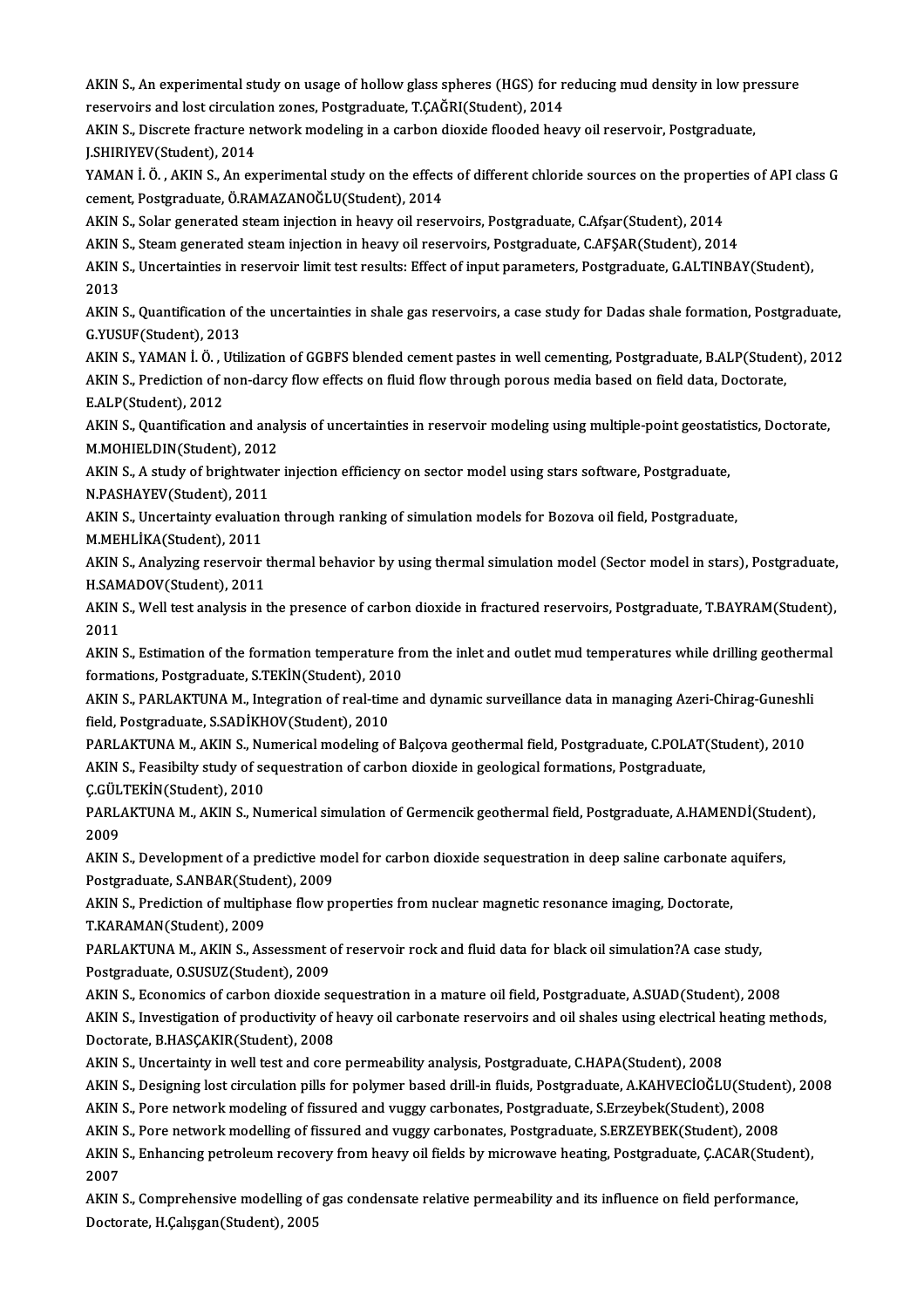PARLAKTUNA M., AKIN S., Characterization of Kızılcahamam geothermal field by tracer testing, Postgraduate,<br>T.KAYA(Student), 2005 PARLAKTUNA M., AKIN<br>T.KAYA(Student), 2005<br>AKIN S. Comprebensive PARLAKTUNA M., AKIN S., Characterization of Kızılcahamam geothermal field by tracer testing, Postgraduate,<br>T.KAYA(Student), 2005<br>AKIN S., Comprehensive modeling of gas condensate relative permeability and its influence on

T.KAYA(Student), 2005<br>AKIN S., Comprehensive modeling of gas<br>Doctorate, H.ÇALIŞGAN(Student), 2005<br>AKIN S. Lattise beltymann auvemeten m AKIN S., Comprehensive modeling of gas condensate relative permeability and its influence on field performance,<br>Doctorate, H.ÇALIŞGAN(Student), 2005<br>AKIN S., Lattice boltzmann auromaton model to simulate fluid flow In synt

Doctorate, H.ÇALIŞGAN<br>AKIN S., Lattice boltzma<br>E.EKER(Student), 2005<br>AKIN S. Polymor/oil rol AKIN S., Lattice boltzmann auromaton model to simulate fluid flow In synthetic fractures, Postgraduate,<br>E.EKER(Student), 2005<br>AKIN S., Polymer/oil relative permeabilities in carbonate reservoirs, Postgraduate, İ.CANKARA(St

E.EKER(Student), 2005<br>AKIN S., Polymer/oil relative permeabilities in carbonate reservoirs, Postgraduate, İ.CANKARA(Student), 2005<br>KÖK M. V. , AKIN S., Database development for diamond core dirilling bit selection using fi AKIN S., Polymer/oil relative pe<br>KÖK M. V. , AKIN S., Database d<br>L.GÜZELOĞLU(Student), 2005<br>AKIN S. Has of pro saala simula KÖK M. V. , AKIN S., Database development for diamond core dirilling bit selection using field data, Postgraduate,<br>L.GÜZELOĞLU(Student), 2005<br>AKIN S., Use of pro scale simulatiors to understand the effects of wettability o

L.GÜZELOĞLU(Student), 2005<br>AKIN S., Use of pro scale simulatiors to understa<br>injectivity, Postgraduate, İ.Uzun(Student), 2005<br>AKIN S. Lattice beltymann automaten model to a AKIN S., Use of pro scale simulatiors to understand the effects of wettability on miscible carbon dioxide flooding and<br>injectivity, Postgraduate, İ.Uzun(Student), 2005<br>AKIN S., Lattice boltzmann automaton model to simulate

injectivity, Postgraduate, İ.Uzun(Student), 2005<br>AKIN S., Lattice boltzmann automaton model to simulate fluid flow in synthetic fractures, Postgraduate, E.Eker(Student),<br>2005 AKIN S., Lattice boltzmann automaton model to simulate fluid flow in synthetic fractures, Postgraduate, E.Eker(Student),<br>2005<br>AKIN S., Experimental and numerical investigation of carbon dioxide sequestration in deep saline

2005<br>AKIN S., Experimental an<br>Ö.İZGEÇ(Student), 2005<br>AKIN S., Use of nere ssel AKIN S., Experimental and numerical investigation of carbon dioxide sequestration in deep saline aquifers, Postgradua<br>Ö.İZGEÇ(Student), 2005<br>AKIN S., Use of pore scale simulators to understand the effects of wettability on

Ö.İZGEÇ(Student), 2005<br>AKIN S., Use of pore scale simulators to understa<br>injectivity, Postgraduate, İ.UZUN(Student), 2005<br>AKIN S. Optimiration of unll plasement in semple AKIN S., Use of pore scale simulators to understand the effects of wettability on miscible carbon dioxide flooding a<br>injectivity, Postgraduate, İ.UZUN(Student), 2005<br>AKIN S., Optimization of well placement in complex carbo

injectivity, Postgraduate, İ.UZUN(Student), 2005<br>AKIN S., Optimization of well placement in complex carbonate reservoirs using artifical intelligence, Postgraduate,<br>İ.Uraz(Student), 2004 AKIN S., Optimization of well placement in complex carbonate reservoirs using artifical intelligence, Pos<br>İ.Uraz(Student), 2004<br>AKIN S., Risk assessment of petroleum transportation pipeline in some Turkish oil fields, Post İ.Uraz(Student), 2004<br>AKIN S., Risk assessment of<br>G.ÖĞÜTÇÜ(Student), 2004<br>AKIN S. Ontimiziation of W

G.ÖĞÜTÇÜ(Student), 2004<br>AKIN S., Optimiziation of well placement in complex cabonate reservoirs using artificial intelligence, Postgraduate, İ.URAZ(Student),2004 AKIN S., Optimiziation of well placement in complex cabonate reservoirs using artificial intelligence, Postgraduate,<br>1.URAZ(Student), 2004<br>AKIN S., KÖK M. V. , Estimation of expected monetary values of selected Turkish oil

**i.URAZ(Student), 2004<br>AKIN S., KÖK M. V. , Estimation of expected monetary values of s<br>assessment methods, Postgraduate, T.EGEMEN(Student), 2003** AKIN S., KÖK M. V. , Estimation of expected monetary values of selected Turkish oil fields using two different risk<br>assessment methods, Postgraduate, T.EGEMEN(Student), 2003<br>AKIN S., Application of Vapex (vapour extraction

assess<br>AKIN<br>2003<br>AKIN AKIN S., Application of Vapex (vapour extraction) process on carbonate reservoirs, Postgraduate, Y.YILDIRIM(Stud<br>2003<br>AKIN S., Automated porosity measurement using image analysis techniques, Postgraduate, C.ULAŞ(Student),

2003<br>AKIN S., Automated porosity measurement using image analysis techniques, Postgraduate, C.ULAŞ(Student), 2002<br>TOPAL T., AKIN S., Assessment of slope stability in Ankara clay: A case study along Ankara-Eskişehir e90 hig AKIN S., Automated porosity measurer<br>TOPAL T., AKIN S., Assessment of slope<br>Postgraduate, M.Bora(Student), 2002<br>AKIN S. A Study of steem assisted grey TOPAL T., AKIN S., Assessment of slope stability in Ankara clay: A case study along Ankara-Eskişehir e90 hig<br>Postgraduate, M.Bora(Student), 2002<br>AKIN S., A Study of steam assisted gravity drainage performance in the presen

Postgraduate, M.Bora(Student), 2002<br>AKIN S., A Study of steam assisted gravity dr<br>Postgraduate, S.CANBOLAT(Student), 2001<br>PARLAKTUNA M. AKIN S. Characterization AKIN S., A Study of steam assisted gravity drainage performance in the presence of non-condensable<br>Postgraduate, S.CANBOLAT(Student), 2001<br>PARLAKTUNA M., AKIN S., Characterization and modeling of Kızıldere geothermal field

Postgraduate, S.CANBOLAT(Student), 2001<br>PARLAKTUNA M., AKIN S., Characterization and modeling of Kızıldere geothermal field, Postgraduate,<br>K.Yeltekin(Student), 2001

PARLAKTUNA M., AKIN S., Characterization and modeling of Kızıldere geothermal field, Postgraduate,<br>K.Yeltekin(Student), 2001<br>AKIN S., Estimation of fracture relative permeability and capillary pressure functions from unste K.Yeltekin(Student), 2001<br>AKIN S., Estimation of fracture relative permeability and c<br>experiments, Postgraduate, A.KARAMAN(Student), 2001<br>AKIN S. Estimation of fracture relative permeability aand experiments, Postgraduate, A.KARAMAN(Student), 2001<br>AKIN S., Estimation of fracture relative permeability aand capillary pressure functions from unsteady state displacement

experiments, Postgraduate, A.Karaman(Student), 2001

## **Jury Memberships**

**Jury Memberships**<br>Appointment Academic Staff, Appointment Academic Staff, Orta Doğu Teknik Üniversitesi, September, 2019<br>Appointment Academic Staff, Appointment Academic Staff, Orta Doğu Teknik Üniversitesi, June, 2019 Jury Trommorumpu<br>Appointment Academic Staff, Appointment Academic Staff, Orta Doğu Teknik Üniversitesi, September,<br>Appointment Academic Staff, Appointment Academic Staff, Orta Doğu Teknik Üniversitesi, June, 2019<br>Appointme Appointment Academic Staff, Appointment Academic Staff, Orta Doğu Teknik Üniversitesi, June, 2019<br>Appointment Academic Staff, Appointment Academic Staff, Orta Doğu Teknik Üniversitesi, June, 2019

# Appointment Academic Starr, Appointment Academic Starr, Orta Dogu Teknik Universitesi, Jun<br>Articles Published in Journals That Entered SCI, SSCI and AHCI Indexes

rticles Published in Journals That Entered SCI, SSCI and AHCI Indexes<br>I. Advanced workflow for multi-well tracer test analysis in a geothermal reservoir Advanced workflow for multi-well tracer test analysis in a geothermal reservoir<br>EROL S., Bayer P., AKIN T., AKIN S.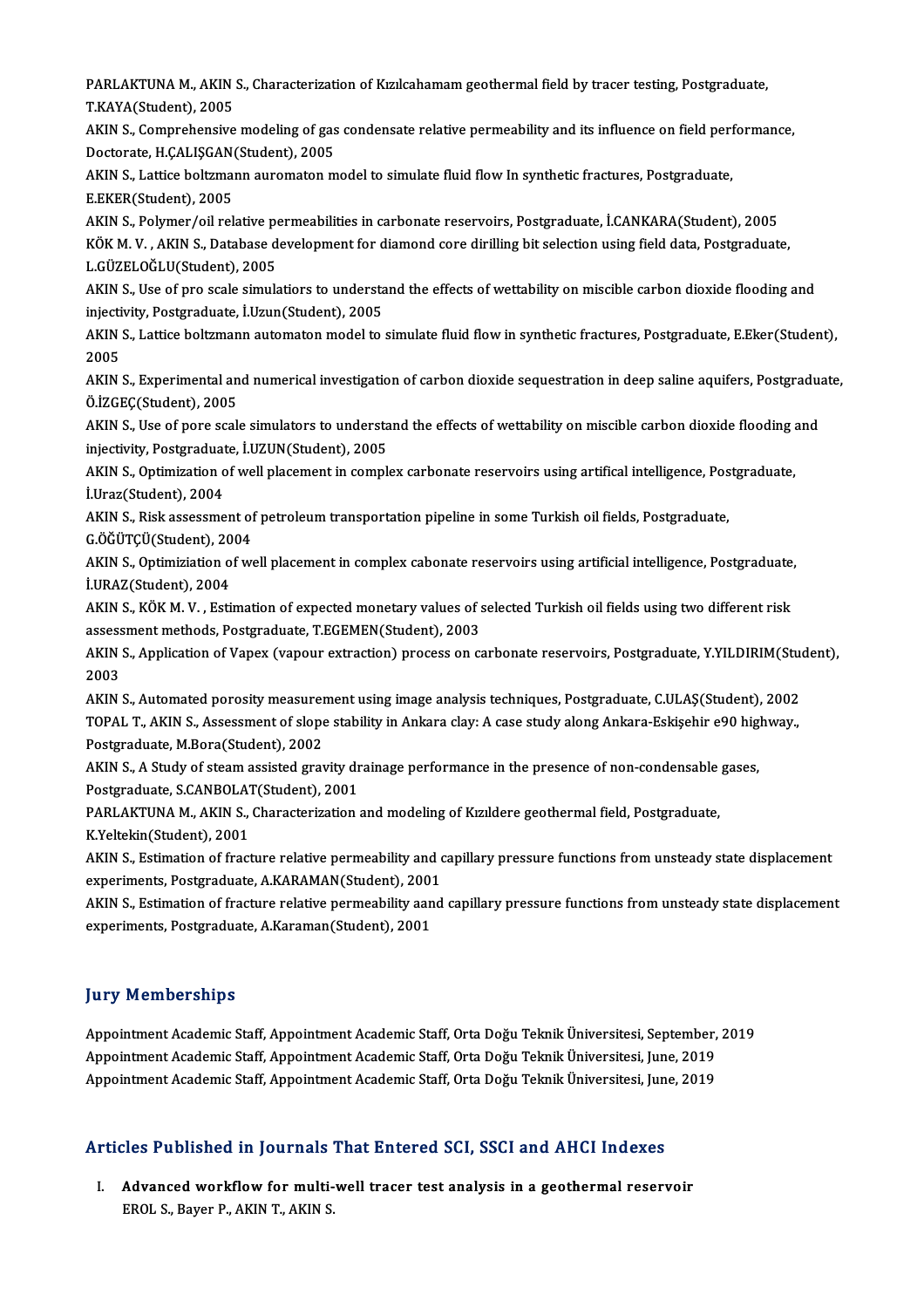GEOTHERMICS, vol.101, 2022 (Journal Indexed in SCI)<br>Eupleitation of Pati Roman field using advanced

GEOTHERMICS, vol.101, 2022 (Journal Indexed in SCI)<br>II. Exploitation of Bati Raman field using advanced thermal methods: MAHOP VS. CSHP<br>Conbelat S. Öttürk H. Alan S GEOTHERMICS, vol.101, 2022<br>Exploitation of Bati Ramar<br>Canbolat S., Öztürk H., Akın S.<br>Journal of Petroloum Sciance Exploitation of Bati Raman field using advanced thermal methods: MAHOP V<br>Canbolat S., Öztürk H., Akın S.<br>Journal of Petroleum Science and Engineering, vol.208, 2022 (Journal Indexed in SCI)<br>Eluid CO2 injection impact in a

Journal of Petroleum Science and Engineering, vol.208, 2022 (Journal Indexed in SCI)

Canbolat S., Öztürk H., Akın S.<br>Journal of Petroleum Science and Engineering, vol.208, 2022 (Journal Indexed in SCI)<br>III. Fluid-CO2 injection impact in a geothermal reservoir: Evaluation with 3-D reactive transport<br>modelin

EROL S., AKIN T., Baser A., Saracoglu O., AKIN S. GEOTHERMICS, vol.98, 2022 (Journal Indexed in SCI)

EROL S., AKIN T., Baser A., Saracoglu O., AKIN S.<br>GEOTHERMICS, vol.98, 2022 (Journal Indexed in SCI)<br>IV. Experimental and numerical study of flow and thermal transport in fractured rock<br>Tavakkali Ossausi Y. AKIN S. GEOTHERMICS, vol.98, 2022<br>Experimental and numeric<br>Tavakkoli Osgouei Y., AKIN S.<br>HEAT AND MASS TRANSEER Experimental and numerical study of flow and thermal transport in fractured<br>Tavakkoli Osgouei Y., AKIN S.<br>HEAT AND MASS TRANSFER, vol.57, no.6, pp.1053-1068, 2021 (Journal Indexed in SCI)<br>Transient shane factors for dual p

HEAT AND MASS TRANSFER, vol.57, no.6, pp.1053-1068, 2021 (Journal Indexed in SCI)

Tavakkoli Osgouei Y., AKIN S.<br>HEAT AND MASS TRANSFER, vol.57, no.6, pp.1053-1068, 2021 (Journal Inde<br>V. Transient shape factors for dual-porosity simulation of tight rocks<br>Kilicaslan U., AKIN S. Transient shape factors for dual-porosity simulation of tight rocks<br>Kilicaslan U., AKIN S.<br>JOURNAL OF PETROLEUM SCIENCE AND ENGINEERING, vol.200, 2021 (Journal Indexed in SCI)<br>Estimation of uncoming problems in Alechin gos

Kilicaslan U., AKIN S.<br>JOURNAL OF PETROLEUM SCIENCE AND ENGINEERING, vol.200, 2021 (Journal Indexed in SCI)<br>VI. Estimation of upcoming problems in Alaehir geothermal field using a numerical reservoir model<br>Ardin H. AKI **JOURNAL OF PET<br>Estimation of u<br>Aydin H., AKIN S.**<br>ARARIAN JOURN Estimation of upcoming problems in Alaehir geothermal field using a nu<br>Aydin H., AKIN S.<br>ARABIAN JOURNAL OF GEOSCIENCES, vol.14, no.7, 2021 (Journal Indexed in SCI)<br>A nnowy model for determining necesyois pressure and temp

Aydin H., AKIN S.<br>ARABIAN JOURNAL OF GEOSCIENCES, vol.14, no.7, 2021 (Journal Indexed in SCI)<br>VII. A proxy model for determining reservoir pressure and temperature for geothermal wells<br>Aydin H. AKIN S. Sonturk E ARABIAN JOURNAL OF GEOS<br>**A proxy model for deterr**<br>Aydin H., AKIN S., Senturk E.<br>Costbermiss. val 88–2020 (L A proxy model for determining reservoir pre<br>Aydin H., AKIN S., Senturk E.<br>Geothermics, vol.88, 2020 (Journal Indexed in SCI)<br>Ceothermal re-injection norformanes evoluat

Geothermics, vol.88, 2020 (Journal Indexed in SCI)

Aydin H., AKIN S., Senturk E.<br>Geothermics, vol.88, 2020 (Journal Indexed in SCI)<br>VIII. Geothermal re-injection performance evaluation using surveillance analysis methods<br>AKIN S. Geothermal re-injection performance evaluation using surveill:<br>AKIN S.<br>Renewable Energy, vol.139, pp.635-642, 2019 (Journal Indexed in SCI)<br>Flue gas injection for FOB and sequestration: Case study.

IX. Flue gas injection for EOR and sequestration: Case study<br>Bender S., AKIN S. Renewable Energy<br>Flue gas injectio<br>Bender S., AKIN S.<br>JOUPMAL OF PETP JOURNAL OF PETROLEUM SCIENCE AND ENGINEERING, vol.157, pp.1093-1105, 2017 (Journal Indexed in SCI)

X. LIQUEFACTION OF NIGDE-ULUKISLA OIL SHALE: THE EFFECTS OF PROCESS PARAMETERS ON THE JOURNAL OF PETROLEUM SCIENCE AND ENGINE<br>LIQUEFACTION OF NIGDE-ULUKISLA OIL SH.<br>CONVERSION OF LIQUEFACTION PRODUCTS<br>KARTAL Ö. E., AKIN S. HOSSARIE E. KARACA H LIQUEFACTION OF NIGDE-ULUKISLA OIL :<br>CONVERSION OF LIQUEFACTION PRODUC<br>KARTAL Ö. E. , AKIN S., Hascakir B., KARACA H.<br>QU. SHALE vol 24 no 4 nn 226 252 2017 (Jou KARTAL Ö. E. , AKIN S., Hascakir B., KARACA H.<br>OIL SHALE, vol.34, no.4, pp.336-353, 2017 (Journal Indexed in SCI)

XI. Multiscale pore structure characterization ofmiddle east carbonates Gundogar A.S., Ross C.M., AKIN S., Kovscek A.R. Multiscale pore structure characterization of middle east carbonates<br>Gundogar A. S. , Ross C. M. , AKIN S., Kovscek A. R.<br>JOURNAL OF PETROLEUM SCIENCE AND ENGINEERING, vol.146, pp.570-583, 2016 (Journal Indexed in SCI)<br>Sel Gundogar A. S. , Ross C. M. , AKIN S., Kovscek A. R.<br>JOURNAL OF PETROLEUM SCIENCE AND ENGINEERING, vol.146, pp.570-583, 2<br>XII. Solar generated steam injection in heavy oil reservoirs: A case study<br>Afgar C. AKIN S.

## **JOURNAL OF PET**<br>Solar generate<br>Afsar C., AKIN S.<br>RENEWARLE EN Solar generated steam injection in heavy oil reservoirs: A case<br>Afsar C., AKIN S.<br>RENEWABLE ENERGY, vol.91, pp.83-89, 2016 (Journal Indexed in SCI)<br>Development of a linear prodictive model for serbon diovide a

## Afsar C., AKIN S.<br>RENEWABLE ENERGY, vol.91, pp.83-89, 2016 (Journal Indexed in SCI)<br>XIII. Development of a linear predictive model for carbon dioxide sequestration in deep saline carbonate RENEWABLE ENERGY, vol.91, pp.83-89, 2016 (Journal Indexed in SCI)<br>Development of a linear predictive model for carbon dioxide s<br>aquifers<br>Anbar S., AKIN S. **Development o<br>aquifers<br>Anbar S., AKIN S.<br>COMPUTERS & CI**

COMPUTERS&GEOSCIENCES,vol.37,no.11,pp.1802-1815,2011 (Journal Indexed inSCI)

## Anbar S., AKIN S.<br>COMPUTERS & GEOSCIENCES, vol.37, no.11, pp.1802-1815, 2011 (Journal Indexed in SCI)<br>XIV. Time-Dependent Shape Factors for Uniform and Non-Uniform Pressure Boundary Conditions<br>Pangel Cerman E.B., Kaysek A. COMPUTERS & GEOSCIENCES, vol.37, no.11,<br>Time-Dependent Shape Factors for Unit<br>Rangel-German E.R., Kovscek A.R., AKIN S. Time-Dependent Shape Factors for Uniform and Non-Uniform Pressure Bound<br>Rangel-German E. R. , Kovscek A. R. , AKIN S.<br>TRANSPORT IN POROUS MEDIA, vol.83, no.3, pp.591-601, 2010 (Journal Indexed in SCI)<br>Ontimization of well Rangel-German E. R. , Kovscek A. R. , AKIN S.<br>TRANSPORT IN POROUS MEDIA, vol.83, no.3, pp.591-601, 2010 (Journal Indexed in SCI)<br>XV. Optimization of well placement geothermal reservoirs using artificial intelligence<br>AK

## TRANSPORT IN POROUS MEDIA, vol.83, no.3, pp.591-601, 2010 (Journal Indexed in SCI)<br>Optimization of well placement geothermal reservoirs using artificial intellige<br>AKIN S., KÖK M. V., Uraz I.<br>COMPUTERS & GEOSCIENCES, vol.36 Optimization of well placement geothermal reservoirs using artificial intellignty<br>S. KÖK M. V., Uraz I.<br>COMPUTERS & GEOSCIENCES, vol.36, no.6, pp.776-785, 2010 (Journal Indexed in SCI)

AKIN S., KÖK M. V. , Uraz I.<br>COMPUTERS & GEOSCIENCES, vol.36, no.6, pp.776-785, 2010 (Journal Inc<br>XVI. Field-Scale Analysis of Heavy-Oil Recovery by Electrical Heating<br>Heagelin B. Pebedeeli T. AKIN S. COMPUTERS & GEOSCIENCES, vo<br>Field-Scale Analysis of Heavy<br>Hascakir B., Babadagli T., AKIN S.<br>SPE PESERVOIR EVALUATION &

```
Hascakir B., Babadagli T., AKIN S.<br>SPE RESERVOIR EVALUATION & ENGINEERING, vol.13, no.1, pp.131-142, 2010 (Journal Indexed in SCI)
```
XVII. Recovery of Turkish Oil Shales by Electromagnetic Heating and Determination of the Dielectric Properties of Oil Shales by an Analytical Method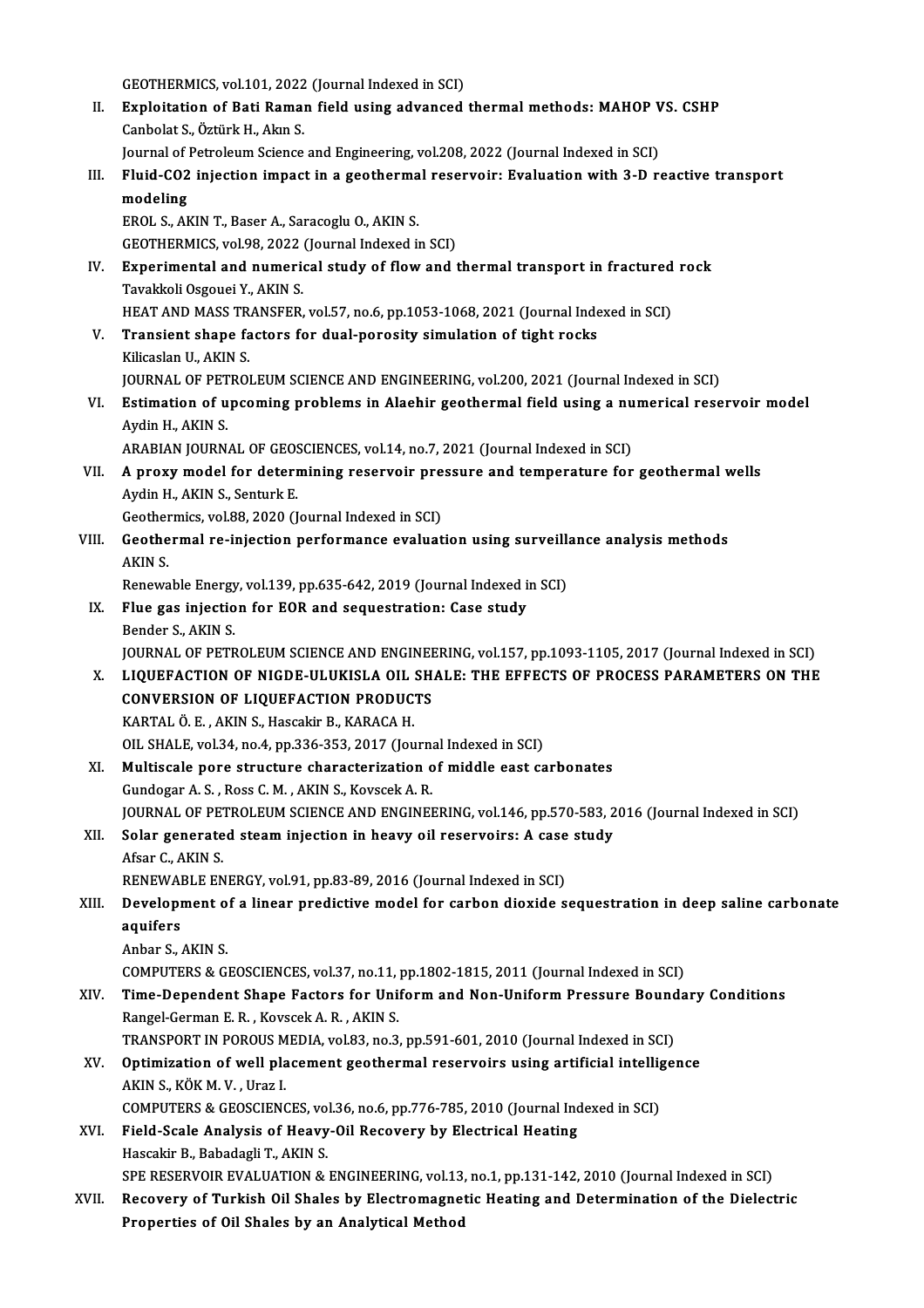Hascakir B., AKIN S. Hascakir B., AKIN S.<br>ENERGY & FUELS, vol.24, no.1, pp.503-509, 2010 (Journal Indexed in SCI)<br>Mianewaye, Assisted Heavy, Oil Production, An Eunenimental Annu XVIII. Microwave-Assisted Heavy Oil Production: An Experimental Approach<br>Hascakir B. Acar C. AKIN S. ENERGY & FUELS, vol.24, no<br>Microwave-Assisted Hea<br>Hascakir B., Acar C., AKIN S.<br>ENEDCY & EUELS vol.33, no Microwave-Assisted Heavy Oil Production: An Experimental Approacl<br>Hascakir B., Acar C., AKIN S.<br>ENERGY & FUELS, vol.23, no.12, pp.6033-6039, 2009 (Journal Indexed in SCI)<br>Application of Vapor Extraction (VAPEY) Process on XIX. Application of Vapor Extraction (VAPEX) Process on Carbonate Reservoirs ENERGY & FUELS, vol.23, no.1<br>Application of Vapor Extra<br>KÖK M. V. , Yildirim Y., AKIN S.<br>ENEPCY SOUPCES PAPT A PE Application of Vapor Extraction (VAPEX) Process on Carbonate Reservoirs<br>KÖK M. V. , Yildirim Y., AKIN S.<br>ENERGY SOURCES PART A-RECOVERY UTILIZATION AND ENVIRONMENTAL EFFECTS, vol.31, no.5, pp.377-386,<br>2009 (Jaurnal Indoved KÖK M. V. , Yildirim Y., AKIN S.<br>ENERGY SOURCES PART A-REC<br>2009 (Journal Indexed in SCI)<br>Experimental and Numerics ENERGY SOURCES PART A-RECOVERY UTILIZATION AND ENVIRONMENTAL EFFECTS, vol.31, no.5, pp.377<br>2009 (Journal Indexed in SCI)<br>XX. Experimental and Numerical Simulation of Oil Recovery from Oil Shales by Electrical Heating<br>Hesca 2009 (Journal Indexed in SCI)<br>**Experimental and Numerical**<br>Hascakir B., Babadagli T., AKIN S.<br>ENEPCY & EUELS vol 33 no 6 nu Experimental and Numerical Simulation of Oil Recovery from Oil Shandcard Hascakir B., Babadagli T., AKIN S.<br>ENERGY & FUELS, vol.22, no.6, pp.3976-3985, 2008 (Journal Indexed in SCI)<br>CO2 injection into soline carbonate equi Hascakir B., Babadagli T., AKIN S.<br>ENERGY & FUELS, vol.22, no.6, pp.3976-3985, 2008 (Journal Indexed in SCI)<br>XXI. CO2 injection into saline carbonate aquifer formations II: Comparison of numerical simulations to<br>evperi ENERGY & FUI<br>CO2 injection<br>experiments<br>lzce Q Demir experiments<br>Izgec O., Demiral B., Bertin H., AKIN S. TRANSPORT IN POROUS MEDIA, vol.73, no.1, pp.57-74, 2008 (Journal Indexed in SCI) Izgec O., Demiral B., Bertin H., AKIN S.<br>TRANSPORT IN POROUS MEDIA, vol.73, no.1, pp.57-74, 2008 (Journal Indexed in SCI)<br>XXII. Combination of well log and pore-scale data to predict petrophysical properties of diatomite<br>A TRANSPORT IN POROUS MEDIA, v<br>Combination of well log and p<br>AKIN S., Ross C. M. , Kovscek A. R.<br>JOUPMAL OF PETROLEUM SCIENC AKIN S., Ross C. M. , Kovscek A. R.<br>JOURNAL OF PETROLEUM SCIENCE AND ENGINEERING, vol.60, pp.133-149, 2008 (Journal Indexed in SCI) AKIN S., Ross C. M. , Kovscek A. R.<br>JOURNAL OF PETROLEUM SCIENCE AND ENGINEERING, vol.60, pp.133-149, 2008 (Journal In<br>XXIII. CO2 injection into saline carbonate aquifer formations I: laboratory investigation **JOURNAL OF PETROLEUM SCIENCE A<br>CO2 injection into saline carbona**<br>Izgec O., Demiral B., Bertin H., AKIN S.<br>TRANSPORT IN POPOUS MEDIA, VOLZ CO2 injection into saline carbonate aquifer formations I: laboratory invest<br>Izgec 0., Demiral B., Bertin H., AKIN S.<br>TRANSPORT IN POROUS MEDIA, vol.72, no.1, pp.1-24, 2008 (Journal Indexed in SCI)<br>Application of Vapour Ext Izgec O., Demiral B., Bertin H., AKIN S.<br>TRANSPORT IN POROUS MEDIA, vol.72, no.1, pp.1-24, 2008 (Journal Indexed :<br>XXIV. Application of Vapour Extraction VAPEX Process for Light Crude Oil<br>*V*ÖK M V. Valnt V. Alnn S. TRANSPORT IN POROUS MI<br>Application of Vapour E<br>KÖK M. V. , Yakut Y., Akın S.<br>Fnargy Sources A. vol 30. n Application of Vapour Extraction VAPEX Process for Light Crude Oil<br>KÖK M. V. , Yakut Y., Akın S.<br>Energy Sources-A, vol.30, pp.20-26, 2008 (Journal Indexed in SCI Expanded)<br>Data base develenment for drilling bit selection KÖK M. V., Yakut Y., Akın S.<br>Energy Sources-A, vol.30, pp.20-26, 2008 (Journal Inde<br>XXV. Data base development for drilling bit selection<br>EQKM V. Gurologhy L. AKIN S. Energy Sources-A, vol.30, pp.20-<br>Data base development for c<br>KÖK M. V. , Guzeloglu L., AKIN S.<br>ENEPCY SOUPCES PAPT A PECC Data base development for drilling bit selection<br>KÖK M. V. , Guzeloglu L., AKIN S.<br>ENERGY SOURCES PART A-RECOVERY UTILIZATION AND ENVIRONMENTAL EFFECTS, vol.30, no.4, pp.377-383,<br>2008 (Jaurnal Indoved in SCI) KÖK M. V. , Guzeloglu L., AKIN !<br>ENERGY SOURCES PART A-REC<br>2008 (Journal Indexed in SCI)<br>Estimating Drilling Baramet XXVI. Estimating Drilling Parameters for Diamond Bit Drilling Operations Using Artificial Neural Networks<br>AKIN S., KARPUZ C. 2008 (Journal Indexed in SCI) Estimating Drilling Parameters for Diamond Bit Drilling Operations Using Artific<br>AKIN S., KARPUZ C.<br>INTERNATIONAL JOURNAL OF GEOMECHANICS, vol.8, no.1, 2008 (Journal Indexed in SCI)<br>Annligation of vancy process for light s XXVII. Application of vapex process for light crude oil<br>KÖK M.V., Yildirim Y., AKIN S. INTERNATIONAL JOURNAL OF<br>Application of vapex proce<br>KÖK M. V. , Yildirim Y., AKIN S.<br>ENEDCY SOUDGES DART A BE Application of vapex process for light crude oil<br>KÖK M. V. , Yildirim Y., AKIN S.<br>ENERGY SOURCES PART A-RECOVERY UTILIZATION AND ENVIRONMENTAL EFFECTS, vol.30, no.1, pp.20-26, 2008<br>(Jaunnal Indoved in SCL) KÖK M. V. , Yildirim Y., AK<br>ENERGY SOURCES PART<br>(Journal Indexed in SCI)<br>Early weight bearing ENERGY SOURCES PART A-RECOVERY UTILIZATION AND ENVIRONMENTAL EFFECTS, vol.30, no.1, pp.20<br>(Journal Indexed in SCI)<br>XXVIII. Early weight bearing of porous HA/TCP (60/40) ceramics in vivo: A longitudinal study in a<br>segmental (Journal Indexed in SCI)<br>Early weight bearing of porous HA/TCI<br>segmental bone defect model of rabbit<br>Pakik G. Tekdemir T. Senkeylu A. Kec N. Ti Early weight bearing of porous HA/TCP (60/40) ceramics in vivo: A longitud<br>segmental bone defect model of rabbit<br>Balcik C., Tokdemir T., Senkoylu A., Koc N., Timucin M., Akin S., Korkusuz P., Korkusuz F.<br>ACTA BIOMATERIALIA segmental bone defect model of rabbit<br>Balcik C., Tokdemir T., Senkoylu A., Koc N., Timucin M., Akin S., Korkusuz P., Korkusuz F.<br>ACTA BIOMATERIALIA, vol.3, no.6, pp.985-996, 2007 (Journal Indexed in SCI) Balcik C., Tokdemir T., Senkoylu A., Koc N., Timucin M., Akin S.,<br>ACTA BIOMATERIALIA, vol.3, no.6, pp.985-996, 2007 (Journal<br>XXIX. Image processing techniques in foam characterization<br>Orbayoglu E.M., Akin S. Fron T. ACTA BIOMATERIALIA, vol.3, no.<br>Image processing techniques<br>Ozbayoglu E. M. , Akin S., Eren T.<br>ENEPCY SOUPCES PAPT A PECO Image processing techniques in foam characterization<br>Ozbayoglu E. M. , Akin S., Eren T.<br>ENERGY SOURCES PART A-RECOVERY UTILIZATION AND ENVIRONMENTAL EFFECTS, vol.29, no.13, pp.1175-<br>1195-2007 (Journal Indoved in SCI) Ozbayoglu E. M. , Akin S., Eren T.<br>ENERGY SOURCES PART A-RECOVER<br>1185, 2007 (Journal Indexed in SCI) ENERGY SOURCES PART A-RECOVERY UTILIZATION AND ENVIRONMENT<br>1185, 2007 (Journal Indexed in SCI)<br>XXX. Lattice Boltzmann simulation of fluid flow in synthetic fractures<br>Else E. Altin S 1185, 2007 (Jo<br>Lattice Boltzr<br>Eker E., Akin S.<br>TRANSPOPT IN Lattice Boltzmann simulation of fluid flow in synthetic fractures<br>Eker E., Akin S.<br>TRANSPORT IN POROUS MEDIA, vol.65, no.3, pp.363-384, 2006 (Journal Indexed in SCI)<br>Manta Carla simulation of ail fields Eker E., Akin S.<br>TRANSPORT IN POROUS MEDIA, vol.65, 1<br>XXXI. Monte Carlo simulation of oil fields<br>KÖK M. V. , Kaya E., AKIN S. TRANSPORT IN POROUS MI<br>Monte Carlo simulation<br>KÖK M. V. , Kaya E., AKIN S.<br>Energy Sources Pert B. Ess Energy Sources, Part B: Economics, Planning and Policy, vol.1, no.2, pp.207-211, 2006 (Journal Indexed in SCI) XXXII. Estimation of expected monetary values of selected oil fields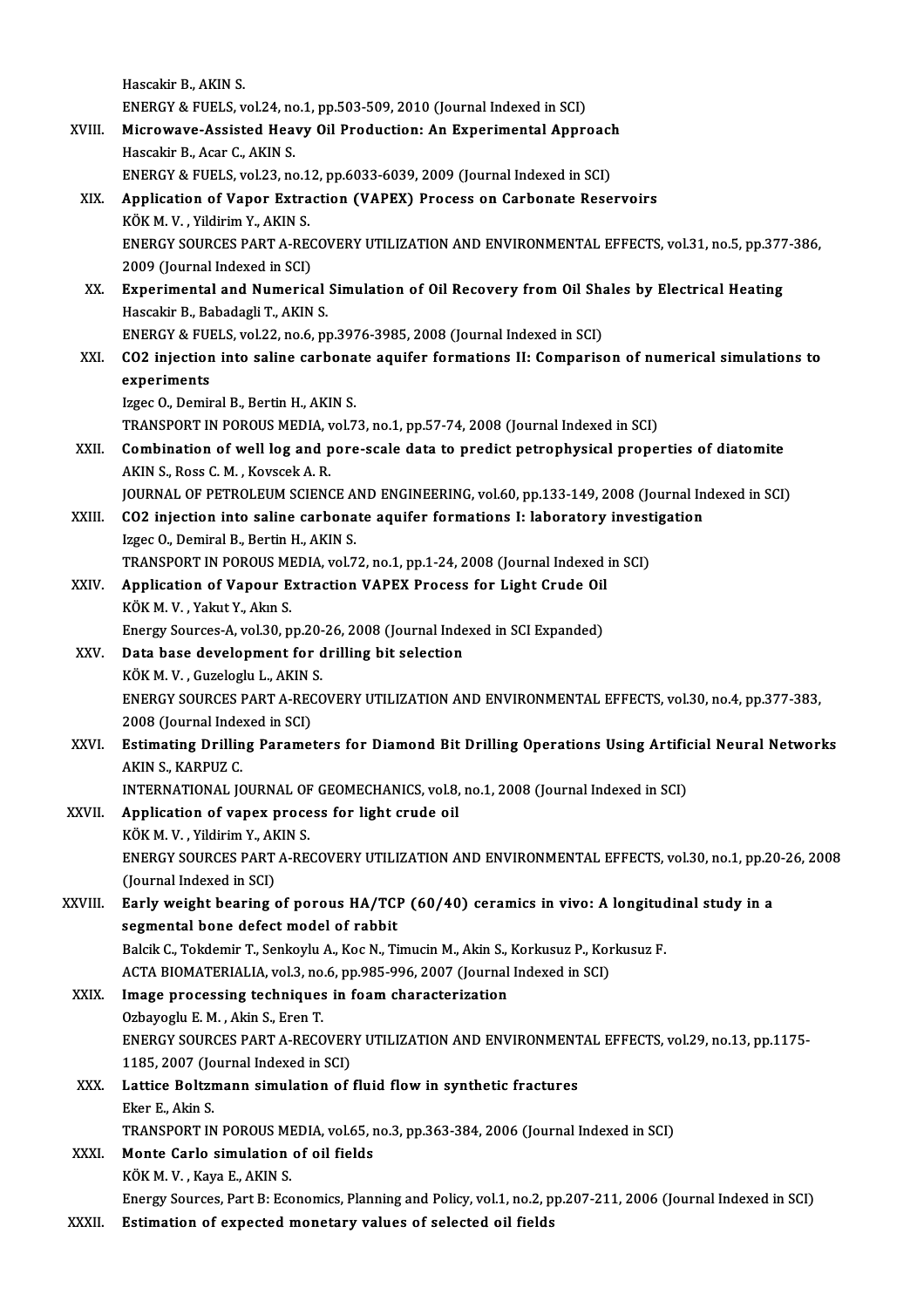|              | KÖK M. V., Kaya E., AKIN S.                                                                                                                |
|--------------|--------------------------------------------------------------------------------------------------------------------------------------------|
|              | Energy Sources, Part B: Economics, Planning and Policy, vol.1, no.2, pp.213-221, 2006 (Journal Indexed in SCI)                             |
| XXXIII.      | Multiphase-flow properties of fractured porous media                                                                                       |
|              | Rangel-German E., Akin S., Castanier L.                                                                                                    |
|              | JOURNAL OF PETROLEUM SCIENCE AND ENGINEERING, vol.51, pp.197-213, 2006 (Journal Indexed in SCI)                                            |
| XXXIV.       | Influence of duration of total breast-feeding on bone mineral density in a Turkish population: does                                        |
|              | the priority of risk factors differ from society to society?                                                                               |
|              | Dursun N., Akin S., Dursun E., Sade I., Korkusuz F.                                                                                        |
|              | OSTEOPOROSIS INTERNATIONAL, vol.17, no.5, pp.651-655, 2006 (Journal Indexed in SCI)                                                        |
| XXXV.        | Mathematical modeling of steam-assisted gravity drainage                                                                                   |
|              | Akin S.                                                                                                                                    |
|              | COMPUTERS & GEOSCIENCES, vol.32, no.2, pp.240-246, 2006 (Journal Indexed in SCI)                                                           |
| <b>XXXVI</b> | Vibration analysis of the human radius of elderly men                                                                                      |
|              | Oezdurak R. H., Sezgin O. C., Akin S., Korkusuz F.                                                                                         |
|              | CLINICAL ORTHOPAEDICS AND RELATED RESEARCH, no.443, pp.94-100, 2006 (Journal Indexed in SCI)                                               |
| XXXVII.      | Asphaltene deposition during steam-assisted gravity drainage: Effect of non-condensable gases                                              |
|              | Canbolat S., Akin S., Kovscek A.<br>PETROLEUM SCIENCE AND TECHNOLOGY, vol.24, no.1, pp.69-92, 2006 (Journal Indexed in SCI)                |
| XXXVIII.     | Tracer model identification using artificial neural networks                                                                               |
|              | Akin S                                                                                                                                     |
|              | WATER RESOURCES RESEARCH, vol.41, no.10, 2005 (Journal Indexed in SCI)                                                                     |
| <b>XXXIX</b> | Limitations of three-phase Buckley-Leverett theory                                                                                         |
|              | Akin S, Demiral M                                                                                                                          |
|              | ENERGY SOURCES, vol.27, no.9, pp.857-865, 2005 (Journal Indexed in SCI)                                                                    |
| XL.          | Spontaneous imbibition in low permeability carbonates                                                                                      |
|              | Hatiboglu C., Karaaslan U., Akin S.                                                                                                        |
|              | ENERGY SOURCES, vol.27, no.9, pp.839-846, 2005 (Journal Indexed in SCI)                                                                    |
| XLI.         | Mathematical modeling of steam-assisted gravity drainage                                                                                   |
|              | AKIN S.                                                                                                                                    |
|              | SPE Reservoir Evaluation and Engineering, vol.8, no.5, pp.372-376, 2005 (Journal Indexed in SCI)                                           |
| XLII.        | Noncondensable gas steam-assisted gravity drainage                                                                                         |
|              | Canbolat S., Akin S., Kovscek A.                                                                                                           |
|              | JOURNAL OF PETROLEUM SCIENCE AND ENGINEERING, vol.45, pp.83-96, 2004 (Journal Indexed in SCI)                                              |
| XLIII.       | On the estimation of kinetic parameters of organic matters using linearization methods                                                     |
|              | Uraz I., AKIN S., KÖK M. V.                                                                                                                |
|              | Computers and Geosciences, vol.30, no.7, pp.761-766, 2004 (Journal Indexed in SCI)                                                         |
| XLIV.        | Comparison of landing maneuvers between male and female college volleyball players<br>Salci Y., Kentel B., Heycan C., Akin S., Korkusuz F. |
|              | CLINICAL BIOMECHANICS, vol.19, no.6, pp.622-628, 2004 (Journal Indexed in SCI)                                                             |
| XLV.         | A new computerized moving stage for optical microscopes                                                                                    |
|              | Hatiboglu C., Akin S.                                                                                                                      |
|              | COMPUTERS & GEOSCIENCES, vol.30, no.5, pp.471-481, 2004 (Journal Indexed in SCI)                                                           |
| XLVI.        | Bone mineral density of lumbar spine and proximal femur in healthy males                                                                   |
|              | Akin S., Isikli S., Korkusuz F., Ungan M., Senkoylu A.                                                                                     |
|              | JOURNAL OF RADIOANALYTICAL AND NUCLEAR CHEMISTRY, vol.259, no.2, pp.361-364, 2004 (Journal Indexed in                                      |
|              | SCI)                                                                                                                                       |
| XLVII.       | Precision of a dual energy X-ray absorptiometry device                                                                                     |
|              | Forkusuz F., Isikli S., Akin S., Ungan M., Senkoylu A., Aras N.                                                                            |
|              | JOURNAL OF RADIOANALYTICAL AND NUCLEAR CHEMISTRY, vol.259, no.3, pp.365-368, 2004 (Journal Indexed in                                      |
|              | SCI)                                                                                                                                       |
| XLVIII.      | Computer tomography in petroleum engineering research                                                                                      |
|              |                                                                                                                                            |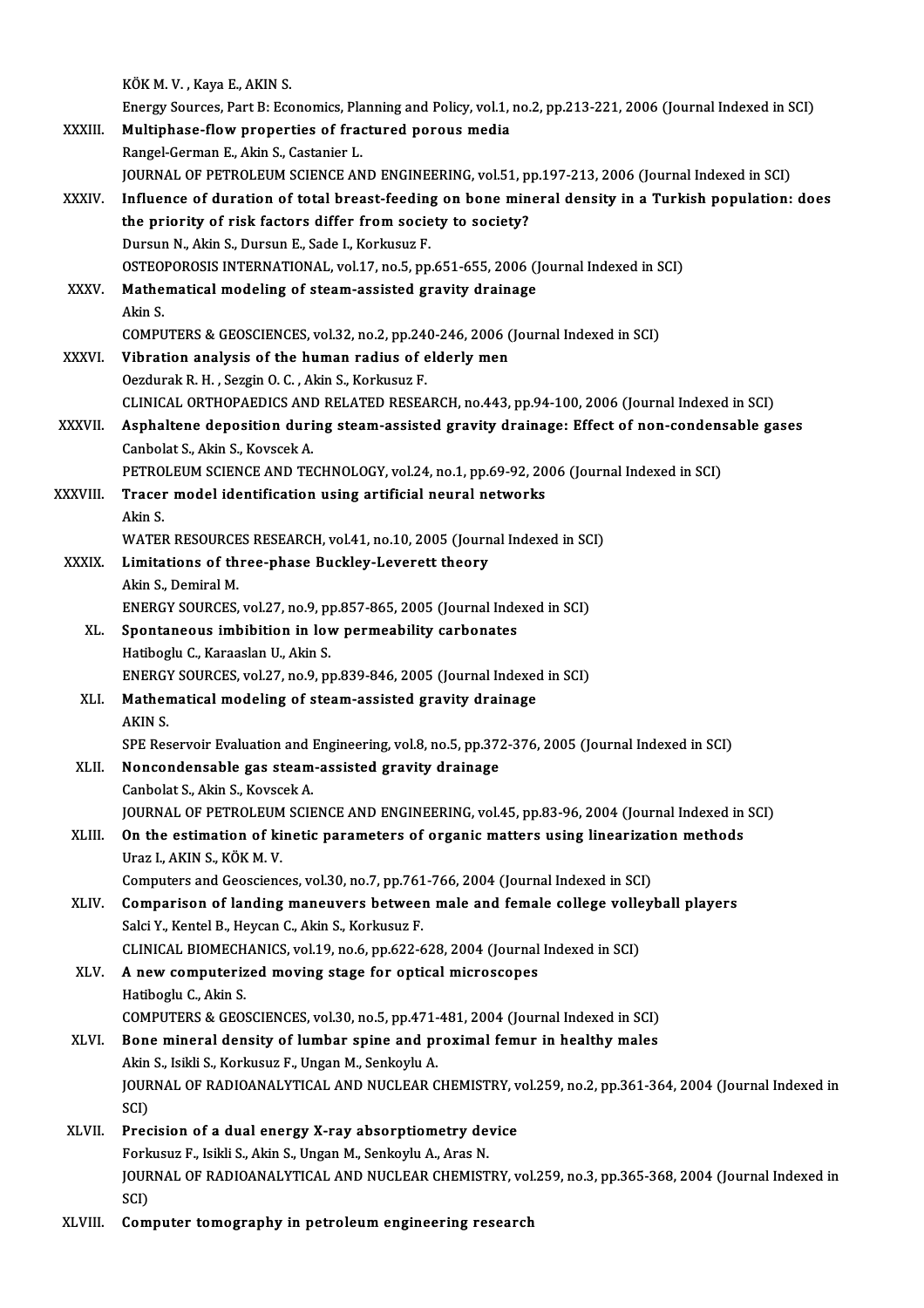AKIN S., Kovscek A.

AKIN S., Kovscek A.<br>Geological Society Special Publication, vol.215, pp.23-38, 2003 (Journal Indexed in SCI Expanded)<br>Integrated nonlinear regression anglysis of tressr and well test data AKIN S., Kovscek A.<br>Geological Society Special Publication, vol.215, pp.23-38, 2003 (Journal Indexer<br>XLIX. Integrated nonlinear regression analysis of tracer and well test data Geolog<br><mark>Integr</mark><br>Akin S.<br>JOUPN

Integrated nonlinear regression analysis of tracer and well test data<br>Akin S.<br>JOURNAL OF PETROLEUM SCIENCE AND ENGINEERING, vol.39, pp.29-44, 2003 (Journal Indexed in SCI)<br>Studies of waterflooding in Jow normooble shalk by

Akin S.<br>JOURNAL OF PETROLEUM SCIENCE AND ENGINEERING, vol.39, pp.29-44, 2003 (Journal Indexed in SCI)<br>L. Studies of waterflooding in low-permeable chalk by use of X-ray CT scanning [J. Pet. Sci. Eng. 32 JOURNAL OF PI<br>Studies of wa<br>(2001) 1-10]  $(2001) 1-10$ ]<br>Akin S. JOURNAL OF PETROLEUM SCIENCE AND ENGINEERING, vol.36, pp.127-129, 2002 (Journal Indexed in SCI) Akin S.<br>JOURNAL OF PETROLEUM SCIENCE AND ENGINEERING<br>LI. Heavy-oil solution gas drive: a laboratory study **JOURNAL OF PETR<br>Heavy-oil solutio<br>Akin S., Kovscek A.<br>JOUPNAL OF PETP** Akin S., Kovscek A.<br>JOURNAL OF PETROLEUM SCIENCE AND ENGINEERING, vol.35, pp.33-48, 2002 (Journal Indexed in SCI) LII. Experimental and numerical analysis of dry forward combustion with diverse well configuration AKINS.,BagciS.,KÖKM.V. Experimental and numerical analysis of dry forward combustion<br>AKIN S., Bagci S., KÖK M. V.<br>Energy and Fuels, vol.16, no.4, pp.892-903, 2002 (Journal Indexed in SCI)<br>Annligation of artificial nounal naturalis to ontimum bit LIII. Application of artificial neural networks to optimum bit selection<br>Yilmaz S., Demircioglu C., Akin S. Energy and Fuels, vol.16, no.4, p<br>Application of artificial neur<br>Yilmaz S., Demircioglu C., Akin S.<br>COMBUTERS & CEOSCIENCES Application of artificial neural networks to optimum bit selection<br>Yilmaz S., Demircioglu C., Akin S.<br>COMPUTERS & GEOSCIENCES, vol.28, no.2, pp.261-269, 2002 (Journal Indexed in SCI)<br>Personal computer application of well t Yilmaz S., Demircioglu C., Akin S.<br>COMPUTERS & GEOSCIENCES, vol.28, no.2, pp.261-269, 2002 (Journal In LIV. Personal computer application of well test analysis techniques COMPUTERS & GE<br>Personal comput<br>AKIN S., KÖK M. V.<br>Energy Seurses vs Personal computer application of well test analysis technique<br>AKIN S., KÖK M. V.<br>Energy Sources, vol.24, no.1, pp.9-18, 2002 (Journal Indexed in SCI)<br>Application of prodictive Enhanced Oil Becovery models on *i* AKIN S., KÖK M. V.<br>Energy Sources, vol.24, no.1, pp.9-18, 2002 (Journal Indexed in SCI)<br>LV. Application of predictive Enhanced Oil Recovery models on a very heavy oil field<br>vöv M V AKIN S Energy Sources, vol.24, no.1, pp.9-18, 2002 (Journal Indexed in SCI)<br>Application of predictive Enhanced Oil Recovery models on<br>KÖK M. V., AKIN S. Application of predictive Enhanced Oil Recovery models on a ver<br>KÖK M. V., AKIN S.<br>Energy Sources, vol.23, no.10, pp.907-916, 2001 (Journal Indexed in SCI)<br>A laboratory study of single well steam assisted growity drainage LVI. A laboratory study of single-well steam-assisted gravity drainage process<br>Akin S., Bagci S. Energy Sources, vol.23, no.10, pp.907-916, 2001 (Journal Indexed in SCI) A laboratory study of single-well steam-assisted gravity drainage process<br>Akin S., Bagci S.<br>JOURNAL OF PETROLEUM SCIENCE AND ENGINEERING, vol.32, no.1, pp.23-33, 2001 (Journal Indexed in SCI)<br>Estimation of frasture relativ Akin S., Bagci S.<br>JOURNAL OF PETROLEUM SCIENCE AND ENGINEERING, vol.32, no.1, pp.23-33, 2001 (Journal<br>LVII. Estimation of fracture relative permeabilities from unsteady state corefloods JOURN.<br><mark>Estima</mark><br>Akin S.<br>JOUPN Estimation of fracture relative permeabilities from unsteady state corefloods<br>Akin S.<br>JOURNAL OF PETROLEUM SCIENCE AND ENGINEERING, vol.30, no.1, pp.1-14, 2001 (Journal Indexed in SCI)<br>Analysis of trasor tosts with simple Akin S.<br>JOURNAL OF PETROLEUM SCIENCE AND ENGINEERING, vol.30,<br>LVIII. Analysis of tracer tests with simple spreadsheet models<br>Akin S. JOURN.<br><mark>Analys</mark><br>Akin S.<br>COMPU Analysis of tracer tests with simple spreadsheet models<br>Akin S.<br>COMPUTERS & GEOSCIENCES, vol.27, no.2, pp.171-178, 2001 (Journal Indexed in SCI)<br>Effect of flow rate on imbibition three phase relative permeabilities and con Akin S.<br>COMPUTERS & GEOSCIENCES, vol.27, no.2, pp.171-178, 2001 (Journal Indexed in SCI)<br>LIX. Effect of flow rate on imbibition three-phase relative permeabilities and capillary pressures<br>Alin S. Demirel M COMPUTERS & GEO<br>Effect of flow rat<br>Akin S., Demiral M.<br>ENERCY SOURCES Effect of flow rate on imbibition three-phase relative permeabilition<br>Akin S., Demiral M.<br>ENERGY SOURCES, vol.23, no.2, pp.127-135, 2001 (Journal Indexed in SCI)<br>Spentaneous imbibition sharestaristics of distamite Akin S., Demiral M.<br>ENERGY SOURCES, vol.23, no.2, pp.127-135, 2001 (Journal Indexed in SCI)<br>LX. Spontaneous imbibition characteristics of diatomite

- Akin S., Schembre J., Bhat S., Kovscek A. Journal of Petroleum Science and Engineering, vol.25, pp.149-165, 2000 (Journal Indexed in SCI)
- LXI. Bone density and biochemical markers in rheumatoid arthritis Akin S., Gulec O., Beyazova M., Korkusuz F. OSTEOPOROSIS INTERNATIONAL, vol.11, 2000 (Journal Indexed in SCI) Akin S., Gulec O., Beyazova M., Korkusuz F.<br>OSTEOPOROSIS INTERNATIONAL, vol.11, 2000 (Journal Indexed in SCI)<br>LXII. Assessment of mineral density and atomic content of fracture callus by quantitative computerized<br>tomograph

## OSTEOPOROSI<br>Assessment<br>tomography<br>Korkusuz E.A Assessment of mineral density and ator<br>tomography<br>Korkusuz F., AKIN S., Akkuş O., KORKUSUZ P.<br>Journal of Orthonoodia Scionee, vol 5, no 3, n tomography<br>Korkusuz F., AKIN S., Akkuş O., KORKUSUZ P.<br>Journal of Orthopaedic Science, vol.5, no.3, pp.248-255, 2000 (Journal Indexed in SCI Expanded)

Korkusuz F., AKIN S., Akkuş O., KORKUSUZ P.<br>Journal of Orthopaedic Science, vol.5, no.3, pp.248-255, 2000 (Journal Indexed in SCI Expanded)<br>LXIII. Genetic algorithm for estimating multiphase flow functions from unsteady-st **Journal of Orth<br>Genetic algor<br>experiments**<br>AVIN S. Domin **Genetic algorithm**<br>experiments<br>AKIN S., Demiral B.<br>Computers and Cos experiments<br>AKIN S., Demiral B.<br>Computers and Geosciences, vol.24, no.3, pp.251-258, 1998 (Journal Indexed in SCI)

LXIV. An integrated study of drilling fluid shaly rock interactions - A key to solve wellbore instability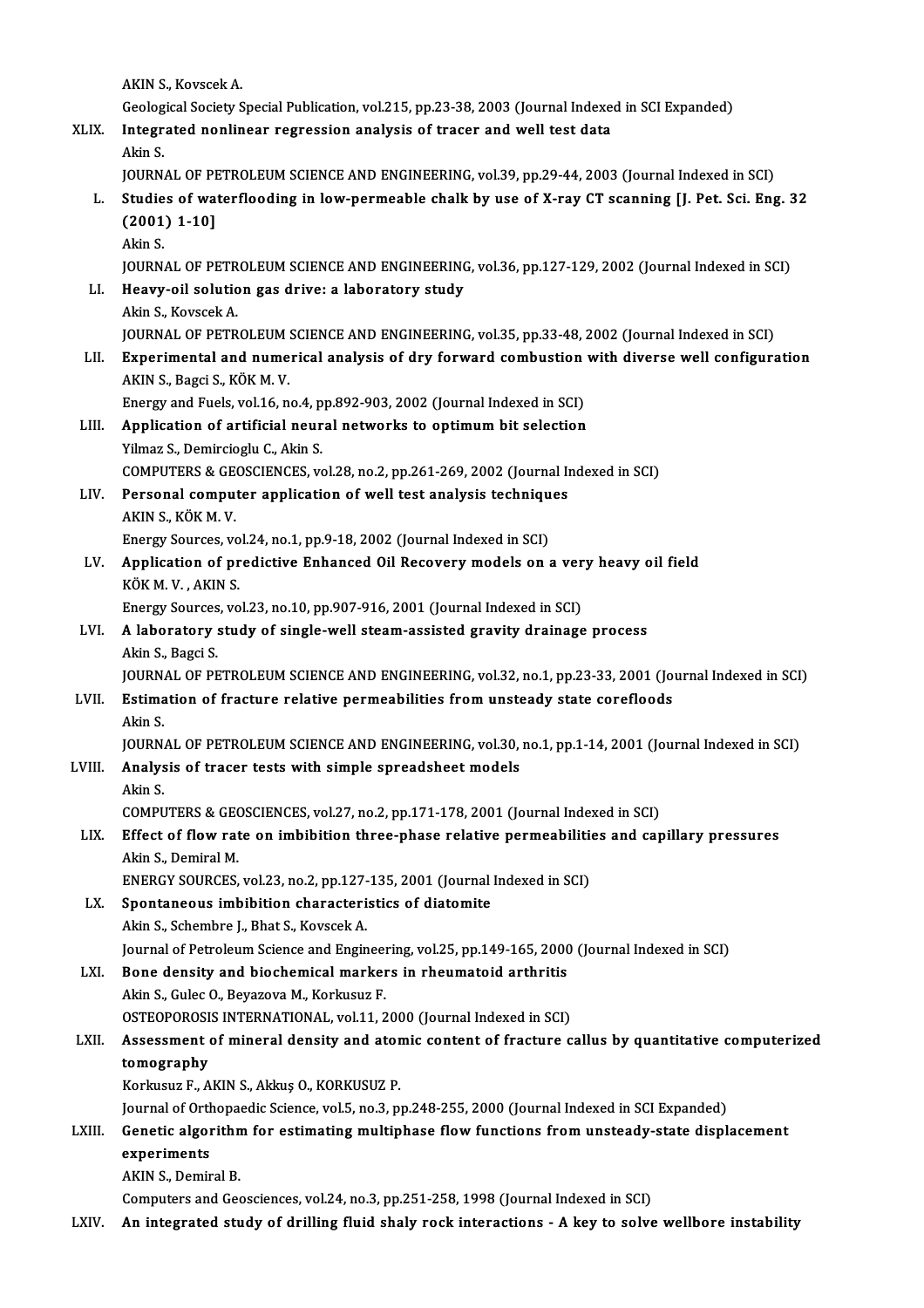problems

Kuru E., Demiral B., Akin S., Kerem M., Gagatay B.

OILGAS-EUROPEANMAGAZINE,vol.24,no.1,pp.25-29,1998 (Journal Indexed inSCI)

Kuru E., Demiral B., Akin S., Kerem M., Gagatay B.<br>OIL GAS-EUROPEAN MAGAZINE, vol.24, no.1, pp.25-29, 1998 (Journal Indexed in SCI)<br>LXV. Relation between mechanical stiffness and vibration transmission of fracture call OIL GAS-EUROPEAN MA<br>Relation between me<br>study on rabbit tibia<br>Akkue O. Korkusuz E. A Relation between mechanical stiffr<br>study on rabbit tibia<br>Akkus O., Korkusuz F., Akin S., Akkas N.<br>PROCEEDINCS OF THE INSTITUTION O

study on rabbit tibia<br>Akkus O., Korkusuz F., Akin S., Akkas N.<br>PROCEEDINGS OF THE INSTITUTION OF MECHANICAL ENGINEERS PART H-JOURNAL OF ENGINEERING IN<br>MEDICINE vol.212 pp.227-226-1998 (Journal Indoved in SC). Akkus O., Korkusuz F., Akin S., Akkas N.<br>PROCEEDINGS OF THE INSTITUTION OF MECHANICAL ENGINE<br>MEDICINE, vol.212, pp.327-336, 1998 (Journal Indexed in SCI)<br>A novel method of norosity measurement utilizing somr PROCEEDINGS OF THE INSTITUTION OF MECHANICAL ENGINEERS PART H-JOURNAL OF<br>MEDICINE, vol.212, pp.327-336, 1998 (Journal Indexed in SCI)<br>LXVI. A novel method of porosity measurement utilizing computerized tomography

MEDICINE, vol.212, pp.327-336<br>A novel method of porosity<br>Akin S., Demiral M., Okandan E.<br>IN SITU vol.20, no.4, np.347,36 Akin S., Demiral M., Okandan E.<br>IN SITU, vol.20, no.4, pp.347-365, 1996 (Journal Indexed in SCI)

## Articles Published in Other Journals

- rticles Published in Other Journals<br>I. Effect of temperature on heavy oil/water relative permeabilities Akin S., Castanier L. M., Brigham W. E. Effect of temperature on heavy oil/water relative permeabilities<br>Akin S., Castanier L. M. , Brigham W. E.<br>SPE Reprint Series, no.61, 2008 (Refereed Journals of Other Institutions)<br>Near Critical Cas Condensate Belative Berm Akin S., Castanier L. M. , Brigham W. E.<br>SPE Reprint Series, no.61, 2008 (Refereed Journals of Other Institutions)<br>II. Near Critical Gas Condensate Relative Permeability of Carbonates<br>Colisson H. AKIN S.
- SPE Reprint Series,<br>Near Critical Gas<br>Çalışgan H., AKIN S.<br>The Open Betroleun Near Critical Gas Condensate Relative Permeability of Carbonates<br>Calışgan H., AKIN S.<br>The Open Petroleum Engineering Journal, vol.1, pp.30-41, 2008 (Refereed Journals of Other Institutions)<br>Effects of Bilates avencise on t

Calisgan H., AKIN S.<br>The Open Petroleum Engineering Journal, vol.1, pp.30-41, 2008 (Refereed Journals of Other Institutions)<br>III. Effects of Pilates exercise on trunk strength, endurance and flexibility in sedentary adult The Open Petroleum Engineering Journal,<br>Effects of Pilates exercise on trunk s<br>Sekendiz B., Altun O., Korkusuz F., AKIN S.<br>JOUPNAL OF PODYWOPK AND MOVEMEN Effects of Pilates exercise on trunk strength, endurance and flexibility in sedentary adult females<br>Sekendiz B., Altun O., Korkusuz F., AKIN S.<br>JOURNAL OF BODYWORK AND MOVEMENT THERAPIES, vol.11, no.4, pp.318-326, 2007 (Jo Sekendiz B., Altun O., Korkusuz F., AKIN S.<br>JOURNAL OF BODYWORK AND MOVEMENT THERAPIES, vol.11, no.4, pp.318-326, 2007 (Journal Indexed in E<br>IV. Experimental and numerical investigation of the carbon dioxide sequestration

JOURNAL OF BODYWORK AND MOVEMENT THERAPIES, vol.11, no.4, pp.318-326, 2007 (Journal Indexed<br>Experimental and numerical investigation of the carbon dioxide sequestration in the carbon:<br>rocks Karbonat kayaçlarda karbon dioks IV. Experimental and numerical investigation of the carbon dioxide sequestration in the carbonate<br>rocks Karbonat kayaçlarda karbon dioksit tecridinin deneysel ve sayisal olarak araştirilmasi<br>Izgeç Ö., Demiral B., Bertin H. rocks Karbonat kayaçlarda karbon dioksit tecridinin deneysel ve sayisal olarak araştirilmasi

### Books&Book Chapters

ooks & Book Chapters<br>I. Computerised Tomography in Petroleum Engineering Research<br>AKIN S. Anthony B K Let be sook unapprox<br>Computerised Tome<br>AKIN S., Anthony R K. AKIN S., Anthony R K.<br>in: Applications of Computerized X ray Tomography in Geology and Related Domains, Jacobs, P., Mees, F., Swennen, R, Van Geet, M., Editor, Geological Society, Londrina, pp.23-38, 2003

### Refereed Congress / Symposium Publications in Proceedings

- efereed Congress / Symposium Publications in Proceedings<br>I. Soil CO2 Flux and Temperature Measurements in Kızıldere Geothermal Field<br>Küçük S. basar a. sarasağluğ. AKINT, santürk a. türan m. k. AKIN S. KÜÇÜK S., başer a., saraçoğlu ö., AKIN T., şentürk e., tüzenm.k., AKIN S.<br>KÜÇÜK S., başer a., saraçoğlu ö., AKIN T., şentürk e., tüzen m. k., AKIN S.<br>World Costhermal Congress 2020, Bevliavik Jeeland, 01 Anril 2021 Soil CO2 Flux and Temperature Measurements in Kızıldere G<br>KÜÇÜK S., başer a., saraçoğlu ö., AKIN T., şentürk e., tüzen m. k. , AKIN<br>World Geothermal Congress 2020, Reykjavik, Iceland, 01 April 2021<br>A Predistive Model of We KÜÇÜK S., başer a., saraçoğlu ö., AKIN T., şentürk e., tüzen m. k. , AKIN S.<br>World Geothermal Congress 2020, Reykjavik, Iceland, 01 April 2021<br>II. A Predictive Model of Wellbore Performance in Presence of Carbon Dioxid
- World<br>**A Pre**<br>Field<br>sarass A Predictive Model of Wellbore Performance in Pres<br>Field<br>saraçoğlu ö., başer a., AKIN T., KÜÇÜK S., şentürk e., AKIN S.<br>Werld Ceathermal Congress 2020 L1, Berliavik Josland, 01

Fi<mark>eld</mark><br>saraçoğlu ö., başer a., AKIN T., KÜÇÜK S., şentürk e., AKIN S.<br>World Geothermal Congress 2020+1, Reykjavik, Iceland, 01 April 2021<br>Beiniestian Ontimiratian of Kırıldara Ceathermal Field far Sust

## saraçoğlu ö., başer a., AKIN T., KÜÇÜK S., şentürk e., AKIN S.<br>World Geothermal Congress 2020+1, Reykjavik, Iceland, 01 April 2021<br>III. Reinjection Optimization of Kızıldere Geothermal Field for Sustainable Reservoir P World Geother<br>Reinjection O<br>Management<br>*vücüv S*. bass Reinjection Optimization of Kızıldere Geothermal Field<br>Management<br>KÜÇÜK S., başer a., saraçoğlu ö., şentürk e., tüzenm.k. , AKIN S.<br>World Ceothermal Congress 2020-t 1. Beykiavik Jeeland 01 An

Management<br>KÜÇÜK S., başer a., saraçoğlu ö., şentürk e., tüzen m. k. , AKIN S.<br>World Geothermal Congress 2020+1, Reykjavik, Iceland, 01 April 2021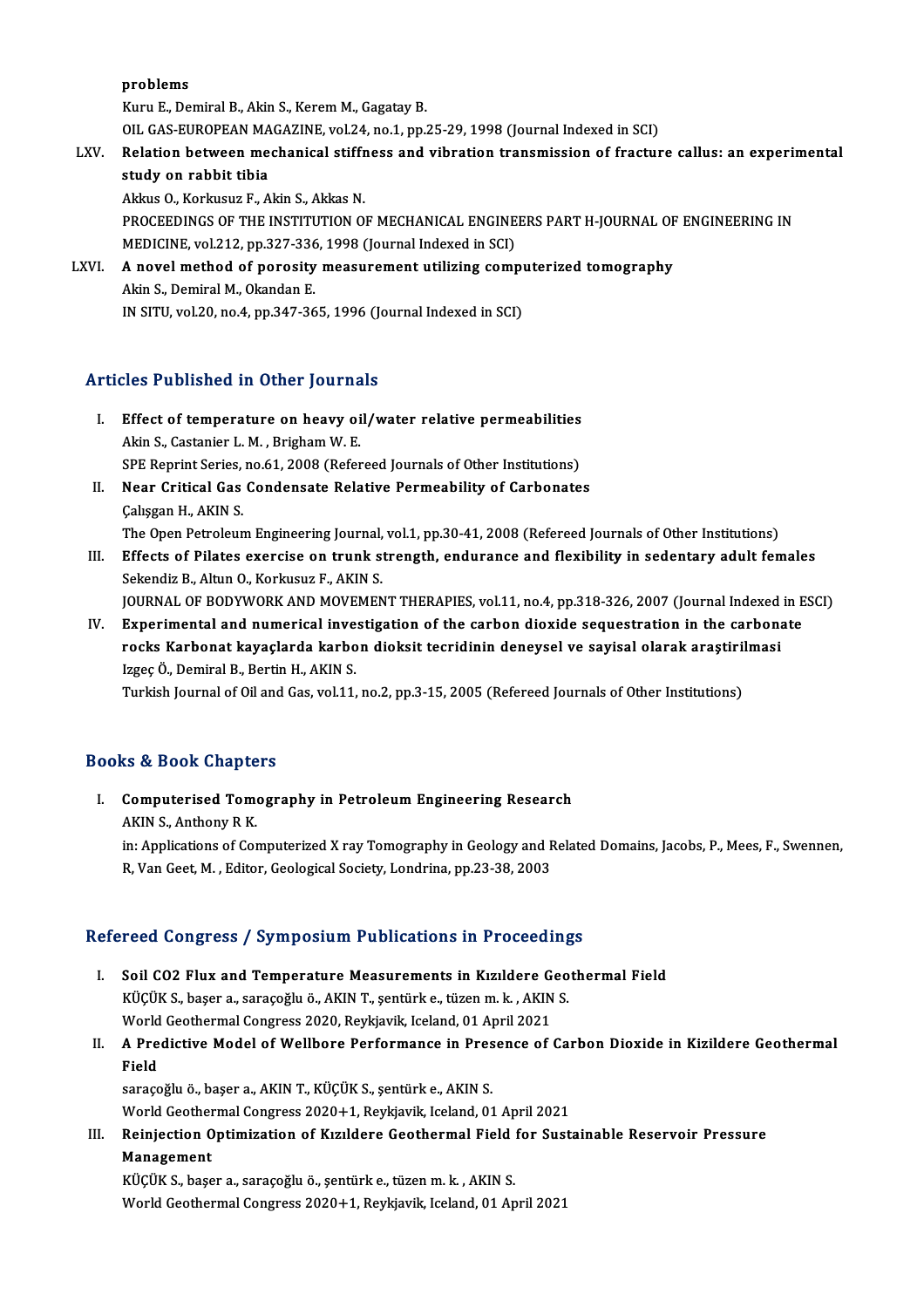| IV.    | Optimization of Production and Injection of Geothermal Fields: A Machine Learning Approach                                                                                                    |
|--------|-----------------------------------------------------------------------------------------------------------------------------------------------------------------------------------------------|
|        | başer a., KÜÇÜK S., saraçoğlu ö., şentürk e., AKIN S.                                                                                                                                         |
|        | World Geothermal Congress 2020+1, Reykjavik, Iceland, 01 April 2021                                                                                                                           |
| V.     | CO2 Decline in Alaşehir (Turkey) Geothermal Reservoir                                                                                                                                         |
|        | AKIN S., Aydın H., AKIN T.                                                                                                                                                                    |
|        | World Geothermal Congress 2020+1, Reykjavik, Iceland, 01 April 2021                                                                                                                           |
| VI.    | Experimental and Numerical Investigation of Mining Assisted Heavy Oil Production for Ultimate                                                                                                 |
|        | Recovery                                                                                                                                                                                      |
|        | CANBOLAT S., ÖZTÜRK H., AKIN S.                                                                                                                                                               |
|        | EAGE 82ND ANNUAL CONFERENCE EXHIBITION 2020, Netherlands, 8 - 11 December 2020                                                                                                                |
| VII.   | Mining-Assisted Heavy Oil Production (MAHOP)                                                                                                                                                  |
|        | Canbolat S., Öztürk H., Akın S.                                                                                                                                                               |
|        | Conference Proceedings, EAGE 2020 Annual Conference & Exhibition, Amsterdam, Netherlands, 8 - 11 December                                                                                     |
|        | 2020, pp 1-5                                                                                                                                                                                  |
| VIII.  | Economics of Mining Assisted Heavy Oil Production (MAHOP) Method for Ultimate Recovery                                                                                                        |
|        | Canbolat S., Öztürk H., Akın S.                                                                                                                                                               |
|        | Türkiye IV. Bilimsel ve Teknik Petrol Kongresi, Ankara, Turkey, 18 - 20 November 2020, pp.1-11                                                                                                |
| IX.    | Evaluation of Production Capacity of Geothermal Power Plants in Turkey                                                                                                                        |
|        | Aydın H., AKIN S., Şentürk E.                                                                                                                                                                 |
|        | Geothermal Resources Council Annual Meeting, United States Of America, 16 October - 23 January 2020, vol.44,                                                                                  |
|        | pp 163-174                                                                                                                                                                                    |
| X.     | Reactive Transport Modeling of CO2 Injection into Kizildere Geothermal Field                                                                                                                  |
|        | KÜÇÜK S., EROL S., BAŞER A., AKIN T., Saraçoğlu Ö., AKIN S.                                                                                                                                   |
|        | 11th European Geothermal PhD Day, Denizli, Turkey, 24 - 26 February 2020                                                                                                                      |
| XI.    | Numerical Reservoir Simulation of Alaşehir Geothermal Field                                                                                                                                   |
|        | Aydın H., Akın S.                                                                                                                                                                             |
|        | stanford geothermal workshop, California, United States Of America, 10 - 12 February 2020, vol.45, pp.1-7                                                                                     |
| XII.   | Characterizing the Declining CO2 Emissions from Turkish Geothermal Power Plants                                                                                                               |
|        | Akın S. Örücü Y. Frıdrıksson T                                                                                                                                                                |
| XIII.  | Stanford Geothermal Workshop, California, United States Of America, 10 - 12 February 2020, vol.45, pp.1-9<br>PREDICTIVE MODELING OF CO2 - BRINE CO-INJECTION CONDITIONS IN RE-INJECTION WELLS |
|        | Akın T., Akın S., Küçük S., Saraçoğlu Ö., Başer A.                                                                                                                                            |
|        | Goldschmidt, Barcelona, Spain, 18 - 23 August 2019, pp.1                                                                                                                                      |
| XIV.   | Experimental Investigation of the Effect of Temperature on Friction Pressure Loss of Polymeric                                                                                                |
|        | Drilling Fluid Through Vertical Concentric Annulus                                                                                                                                            |
|        | Gürçay K.O., Akın S., Gucuyener H.                                                                                                                                                            |
|        | 44th Workshop on Geothermal Reservoir Engineering, Stanford University, California, United States Of America, 11                                                                              |
|        | - 13 February 2019, vol.213, pp.1-7                                                                                                                                                           |
| XV.    | Discrete Fracture Network Modeling of Alaşehir Geothermal Field                                                                                                                               |
|        | Aydın H., Akın S.                                                                                                                                                                             |
|        | 44th Stanford University Workshop on Geothermal Reservoir Engineering, California, United States Of America, 11                                                                               |
|        | - 13 February 2019, pp 1-7                                                                                                                                                                    |
| XVI.   | Parameter Study on Tracer Flow Test                                                                                                                                                           |
|        | Aydın H., Akın S.                                                                                                                                                                             |
|        | 44th Workshop on Geothermal Reservoir Engineering, Stanford University, California, United States Of America, 11                                                                              |
|        | - 13 February 2019, pp 1-7                                                                                                                                                                    |
| XVII.  | Estimation of Polymer Re-Gel Injection Time in Natural Fractured Reservoirs                                                                                                                   |
|        | Longinos S., Soltanieh A., Akın S.                                                                                                                                                            |
|        | 2nd International Discrete Fracture Network Engineering Conference, Washington, United States Of America, 20 -                                                                                |
|        | 22 June 2018, pp 1-5                                                                                                                                                                          |
| XVIII. | Injection of Non Condensible Gases inGeothermal Reservoirs: Case Study                                                                                                                        |
|        |                                                                                                                                                                                               |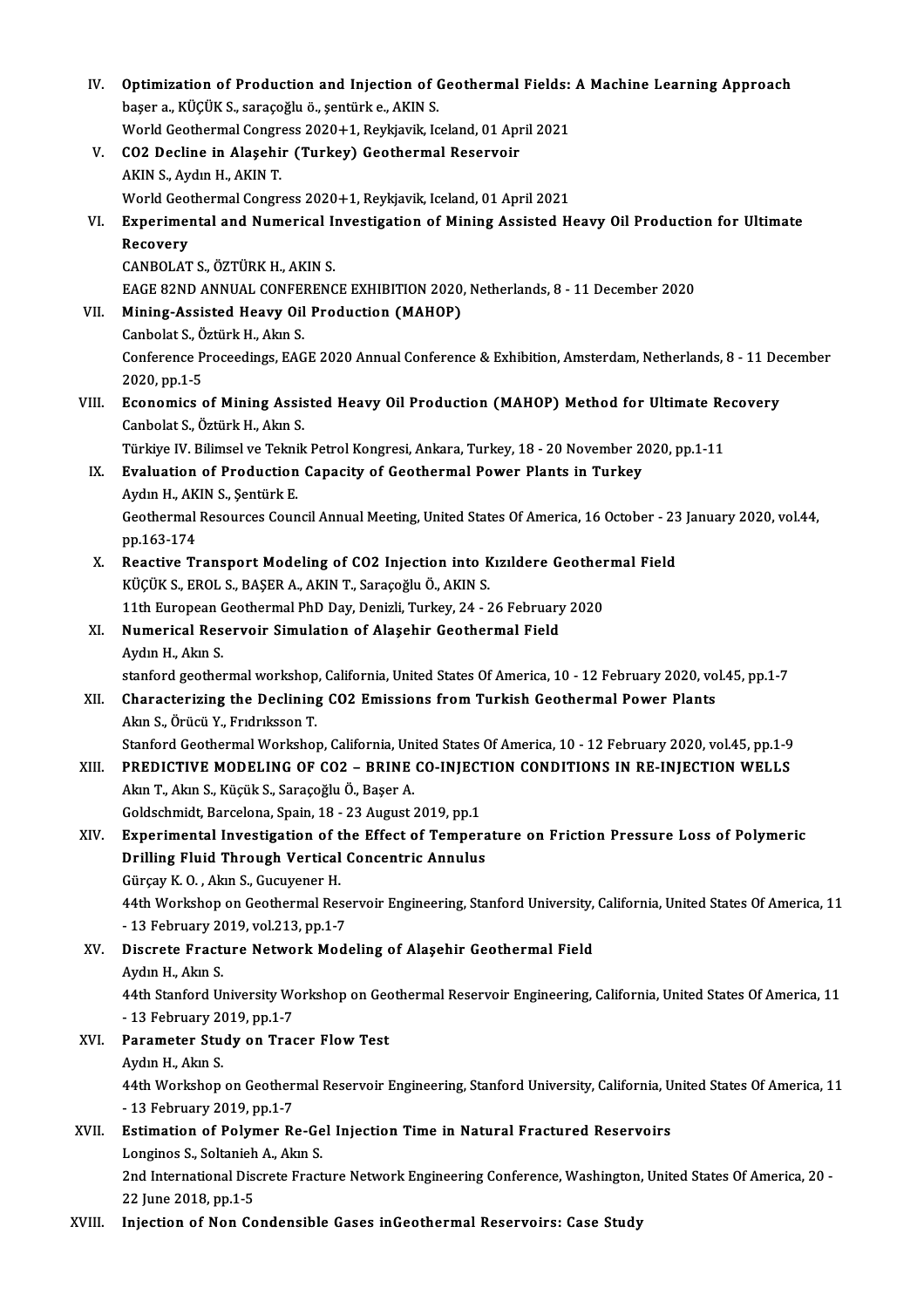ismety.,AKINS. ismet y., AKIN S.<br>IGC 2018, Ankara, Turkey, 14 - 15 March 2018<br>Presticel Eunerienses, About Beservein Me XIX. Practical Experiences About Reservoir Monitoring in Alasehir Geothermal Field IGC 2018, Ankara, Turke<br>Practical Experiences<br>Aydın H., Akın S., Tezel S.<br>42rd Workshan an Ceat Practical Experiences About Reservoir Monitoring in Alasehir Geothermal Field<br>Aydın H., Akın S., Tezel S.<br>43rd Workshop on Geothermal Reservoir Engineering Stanford University, California, United States Of America, 12<br>14 F Aydın H., Akın S., Tezel S.<br>43rd Workshop on Geothermal Rese<br>- 14 February 2018, vol.213, pp.1-7<br>Comprehensive Traser Testing i 43rd Workshop on Geothermal Reservoir Engineering Stanfo<br>- 14 February 2018, vol.213, pp.1-7<br>XX. Comprehensive Tracer Testing in the Germencik Field - 14 February 20<br>Comprehensive<br>Akın S., Gülgör A.<br>42rd Workshan Comprehensive Tracer Testing in the Germencik Field<br>Akın S., Gülgör A.<br>43rd Workshop on Geothermal Reservoir Engineering Stanford University, California, United States Of America, 12<br>14 February 2018 vol 213 pp.1-7 Akın S., Gülgör A.<br>43rd Workshop on Geothermal Rese<br>- 14 February 2018, vol.213, pp.1-7<br>Annligation of Eluoressent Mier XXI. Application of Fluorescent Micro Particles as Geothermal Tracers<br>Aydın H., Akın S., Salar M. - 14 February 2018, vol 213, pp 1-7 43rd Workshop on Geothermal Reservoir Engineering Stanford University, California, United States Of America, 12 Aydın H., Akın S., Salar M.<br>43rd Workshop on Geothermal Rese<br>- 14 February 2018, vol.213, pp.1-7<br>Carban diavida inisatian fiald ni XXII. Carbon dioxide injection field pilot in umurlu geothermal field, Turkey<br>Yücetaş İ., Ergiçay N., Akın S. - 14 February 2018, vol.213,<br>Carbon dioxide injection<br>Yücetaş İ., Ergiçay N., Akın S.<br>Ceethermal Beseurees Ceun Geothermal Resources Council 2018 Annual Meeting: Geothermal's Role in Today's Energy Market, GRC 2018, Yücetaş İ., Ergiçay N., Akın S.<br>Geothermal Resources Council 2018 Annual Meeting: Geothermal's Role in Toc<br>Nevada, United States Of America, 14 - 17 October 2018, vol.42, pp.2285-2291<br>Acaynate modeling of sunge and sureh p Geothermal Resources Council 2018 Annual Meeting: Geothermal's Role in Today's Energy Market, GRC 20:<br>Nevada, United States Of America, 14 - 17 October 2018, vol.42, pp.2285-2291<br>XXIII. Accurate modeling of surge and swab Nevada, United States Of Ame<br>**Accurate modeling of sur**<br>Erge O., Akın S., Gucuyener I.<br>SPE (JADC Middle Fost Drillin Accurate modeling of surge and swab pressures of yield power law fluids in concentric annuli<br>Erge O., Akın S., Gucuyener I.<br>SPE/IADC Middle East Drilling Technology Conference and Exhibition 2018, Abu Dhabi, United Arab Em Erge O., Akın S., Gucuyener I.<br>SPE/IADC Middle East Drilling Technology Conference and Exhibition 2018, Abu Dhabi, United Arab Emirates, 29 -<br>31 January 2018 SPE/IADC Middle East Drilling Technology Conference and Exhibition 2018, Abu Dhabi, United Arab 1<br>31 January 2018<br>XXIV. Discrete fracture network modeling and gel injection simulation in fractured carbonates 31 January 2018<br>Discrete fracture network mode<br>Longinos S.N. , Soltanieh A., Akın S.<br>2nd International Discrete Fracture 2nd International Discrete Fracture Network Engineering Conference, DFNE 2018, Washington, United States Of America, 20 - 22 June 2018 Longinos S. N., Soltanieh A., Akın S. 2nd International Discrete Fracture Network Engineering Conference, DFNE 2018, Washington, United Stater America, 20 - 22 June 2018<br>XXV. A Novel Characterization and Optimization Workflow For Waterflooded Reservoirs: Inter America, 20 - 22 June 2018<br>A Novel Characterization and Opti<br>Mapping Production Optimization<br>Cărel E. AVIN S A Novel Chara<br>Mapping Produ<br>Gözel E., AKIN S.<br>22nd World Pott Mapping Production Optimization<br>Gözel E., AKIN S.<br>22nd World Petroleum Congress, İstanbul, Turkey, 9 - 13 July 2017<br>Estimation of Long Term CO2 Desline During Operation of C Gözel E., AKIN S.<br>22nd World Petroleum Congress, İstanbul, Turkey, 9 - 13 July 2017<br>XXVI. Estimation of Long-Term CO2 Decline During Operation of Geothermal Power Plants 22nd W<br>**Estima**<br>AKIN S. Estimation of Long-Term CO2 Decline During Operation of Geo<br>AKIN S.<br>International Geothermal Conference, İzmir, Turkey, 22 - 24 May 2017<br>Costhermal Beseurse Assessment of Alesahir Costhermal Field AKIN S.<br>International Geothermal Conference, İzmir, Turkey, 22 - 24 May 2017<br>XXVII. Geothermal Resource Assessment of Alasehir Geothermal Field<br>AKIN S. International Geothermal Conference, İzmir, Turkey, 22 - 24 May 2017 Geothermal Resource Assessment of Alasehir Geothermal Field<br>AKIN S.<br>Stanford Workshop on Geothermal Reservoir Engineering, Palo Alto, Stanford University, 13 - 15 February 2017 AKIN S.<br>Stanford Workshop on Geothermal Reservoir Engineering, Palo Alto, Stanford University,<br>XXVIII. Compositional simulation of CO2 storage in a CO2 flooded carbonate reservoir<br>Bender S. AKIN S. Stanford Worksho<br>Compositional s:<br>Bender S., AKIN S.<br>SPE Symposium: P Compositional simulation of CO2 storage in a CO2 flooded carbonate reservoir<br>Bender S., AKIN S.<br>SPE Symposium: Production Enhancement and Cost Optimisation 2017, Kuala-Lumpur, Malaysia, 7 - 08 November<br>2017 Bender S., AKIN S. SPE Symposium: Production Enhancement and Cost Optimisation 201<br>2017<br>XXIX. The impact of hard data uncertainty in reservoirs modelling<br>Fadlalmula M, AVIN S, Duggup H 2017<br>**The impact of hard data uncer**<br>Fadlelmula M., AKIN S., Duzgun H.<br>2nd FACE Worksbon on Woll Inje The impact of hard data uncertainty in reservoirs modelling<br>Fadlelmula M., AKIN S., Duzgun H.<br>2nd EAGE Workshop on Well Injectivity and Productivity in Carbonates 2017, Doha, Qatar, 10 - 12 December 2017<br>Beserveir Characte Fadlelmula M., AKIN S., Duzgun H.<br>2nd EAGE Workshop on Well Injectivity and Productivity in Carbonates 2017, Doha<br>XXX. Reservoir Characterization and Management in Western Anatolia Turkey 2nd EA<br>**Reserv**<br>AKIN S. Reservoir Characterization and Management in W<br>AKIN S.<br>International Geothermal Conference, 6 - 08 June 2016<br>Treser Testing at Kivildere Coathermal Field Turl AKIN S.<br>International Geothermal Conference, 6 - 08 June 2016<br>XXXI. Tracer Testing at Kizildere Geothermal Field Turkey Using Naphtalene Sulfonates International Geothermal Conference, 6 - 08 June 2016<br>Tracer Testing at Kizildere Geothermal Field Turk<br>AKIN S., Güney A., Şentürk E., Şengün R., Kılınçarslan S.<br>Stanford Geothermal Workshop, 22 - 24 February 2016 Tracer Testing at Kizildere Geothermal Field Turk<br>AKIN S., Güney A., Şentürk E., Şengün R., Kılınçarslan S.<br>Stanford Geothermal Workshop, 22 - 24 February 2016<br>Enastal Modeling of Outspop Enasture Patterns in AKIN S., Güney A., Şentürk E., Şengün R., Kılınçarslan S.<br>Stanford Geothermal Workshop, 22 - 24 February 2016<br>XXXII. Fractal Modeling of Outcrop Fracture Patterns in Alasehir Geothermal Reservoir Turkey<br>Cürel E. Coslun Stanford Geothermal Workshop<br>Fr<mark>actal Modeling of Outcrop</mark><br>Gürel E., Coşkuner Y. B. , AKIN S.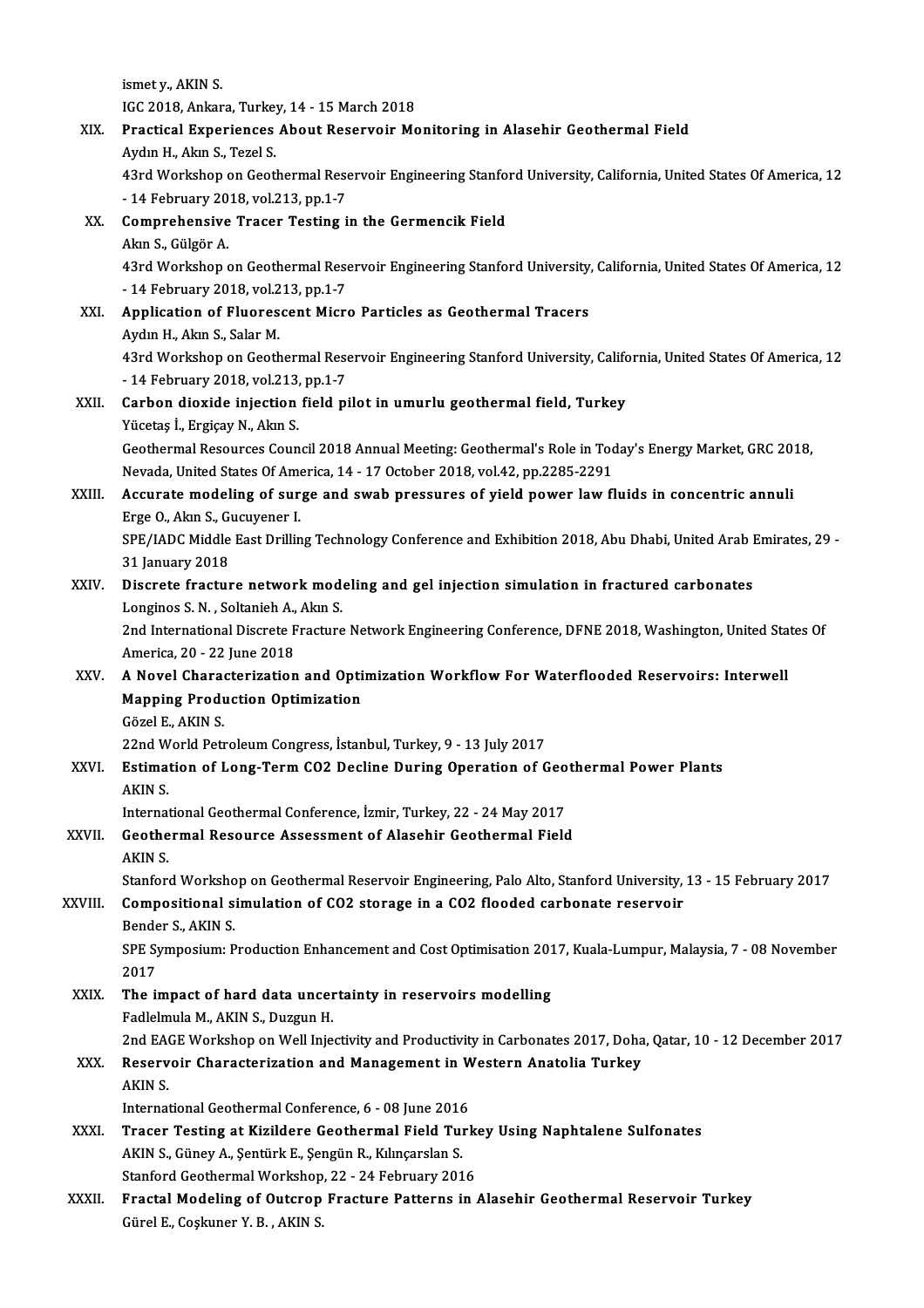|              | Stanford Geothermal Workshop, 22 - 24 February 2016                                                                                    |
|--------------|----------------------------------------------------------------------------------------------------------------------------------------|
| XXXIII.      | Discrete Fracture Network Modeling and Gel Injection Simulation                                                                        |
|              | Soltanieh A, AKIN S.                                                                                                                   |
|              | Conference of the International Association for Mathematical Geosciences in Fractured Carbonates (IAMG 2015),                          |
|              | Freiburg, Germany, 5 - 13 September 2015                                                                                               |
| XXXIV.       | Bitümlü Şeyllerin Kapsamlı Spektral ve Termal Karakterizasyonu                                                                         |
|              | GÜVEN ERGE S., AKIN S., Hasçakır B.                                                                                                    |
|              | 25. İTÜ Petrol ve Doğal Gaz Semineri, Turkey, 18 - 19 June 2015                                                                        |
| <b>XXXV</b>  | A modification to Sawyer Brown Method to track the damage and non Darcy effects on the bottom                                          |
|              | hole pressure and rate behavior                                                                                                        |
|              | Alp E, AKIN S                                                                                                                          |
|              | 20th international petroleum and natural gas exhibition of Turkey, Turkey, 27 - 29 May 2015                                            |
| <b>XXXVI</b> | Jeotermal Sahalarda Fraktal Analiz Yöntemiyle Çatlak Karakterizasyonu                                                                  |
|              | Gürel E, AKIN S                                                                                                                        |
|              | 20th international petroleum and natural gas exhibition of Turkey, Turkey, 26 - 29 May 2015                                            |
| XXXVII.      | Discrete Fracture Modeling and Gel Injection Simulation in Fractured Carbonates                                                        |
|              | Soltanieh A, AKIN S.                                                                                                                   |
|              | 20th international petroleum and natural gas exhibition of Turkey, Turkey, 27 - 29 May 2015                                            |
| XXXVIII.     | Spectral and Thermal Analysis Explains the Mechanism of Oil Shale Recovery with Microwave                                              |
|              | Heating                                                                                                                                |
|              | GÜVEN ERGE S., AKIN S., Hasçakır B.<br>20th international petroleum and natural gas exhibition of Turkey, Turkey, 27 - 29 May 2015     |
| <b>XXXIX</b> | Design and Analysis of Multiwell Interference Tests                                                                                    |
|              | AKIN S.                                                                                                                                |
|              | World Geothermal Congress, Melbourne, Australia, 19 - 24 April 2015                                                                    |
| XL.          | An Experimental Study on Usage of Hollow Glass Spheres HGS for Reducing Mud Density in                                                 |
|              | <b>Geothermal Drilling</b>                                                                                                             |
|              | Arı T Ç , AKIN S                                                                                                                       |
|              | World Geothermal Congress, Melbourne, Australia, 19 - 24 April 2015                                                                    |
| XLI.         | Coiled Tubing Acid Stimulation of Alasehir Geothermal Field Turkey                                                                     |
|              | AKIN S., Yıldırım N., Yazman M., Karadağ M., Seçkin C., Tonguç E., Gürel E., Yarım H.                                                  |
|              | World Geothermal Congress, Melbourne, Australia, 19 - 24 April 2015                                                                    |
| XLII.        | Comprehensive spectral and thermal characterization of oil shales                                                                      |
|              | GÜVEN S. N., AKIN S., Hascakir B.                                                                                                      |
|              | SPE Middle East Unconventional Resources Conference and Exhibition 2015 - The Journey of Unconventional                                |
|              | Resources: From Exploration to Successful Development, Muscat, Oman, 26 - 28 January 2015, pp.402-414                                  |
| XLIII.       | Uncertainties in Reservoir limit test results - Effect of input parameters                                                             |
|              | Altinbay G., AKIN S.                                                                                                                   |
|              | 77th EAGE Conference and Exhibition 2015: Earth Science for Energy and Environment, Madrid, Spain, 1 - 04 June                         |
|              | 2015, pp.1576-1580                                                                                                                     |
| XLIV.        | Parameterization of Channelized Training Images: A Novel Approach for Multiple-Point Simulations                                       |
|              | of Fluvial Reservoirs                                                                                                                  |
|              | Fadlelmula M. M., AKIN S., Duzgun S.                                                                                                   |
|              | 15th Annual Conference of the International-Association-for-Mathematical-Geosciences (IAMG), Madrid, Spain, 2 -                        |
|              | 06 September 2013, pp.557-560                                                                                                          |
| XLV.         | Assessment of CO2 Storage Potential in Turkey, Modeling and a Prefeasibility Study for Injection into                                  |
|              | an Oil Field<br>Okandan E., Karakece Y., Cetin H., Topkaya I., PARLAKTUNA M., AKIN S., Bulbul S., Dalha C., Anbar S., Cetinkaya C., et |
|              | al.                                                                                                                                    |
|              | 10th International Conference on Greenhouse Gas Control Technologies, Amsterdam, Netherlands, 19 - 23                                  |
|              | September 2010, vol.4, pp.4849-4856                                                                                                    |
|              |                                                                                                                                        |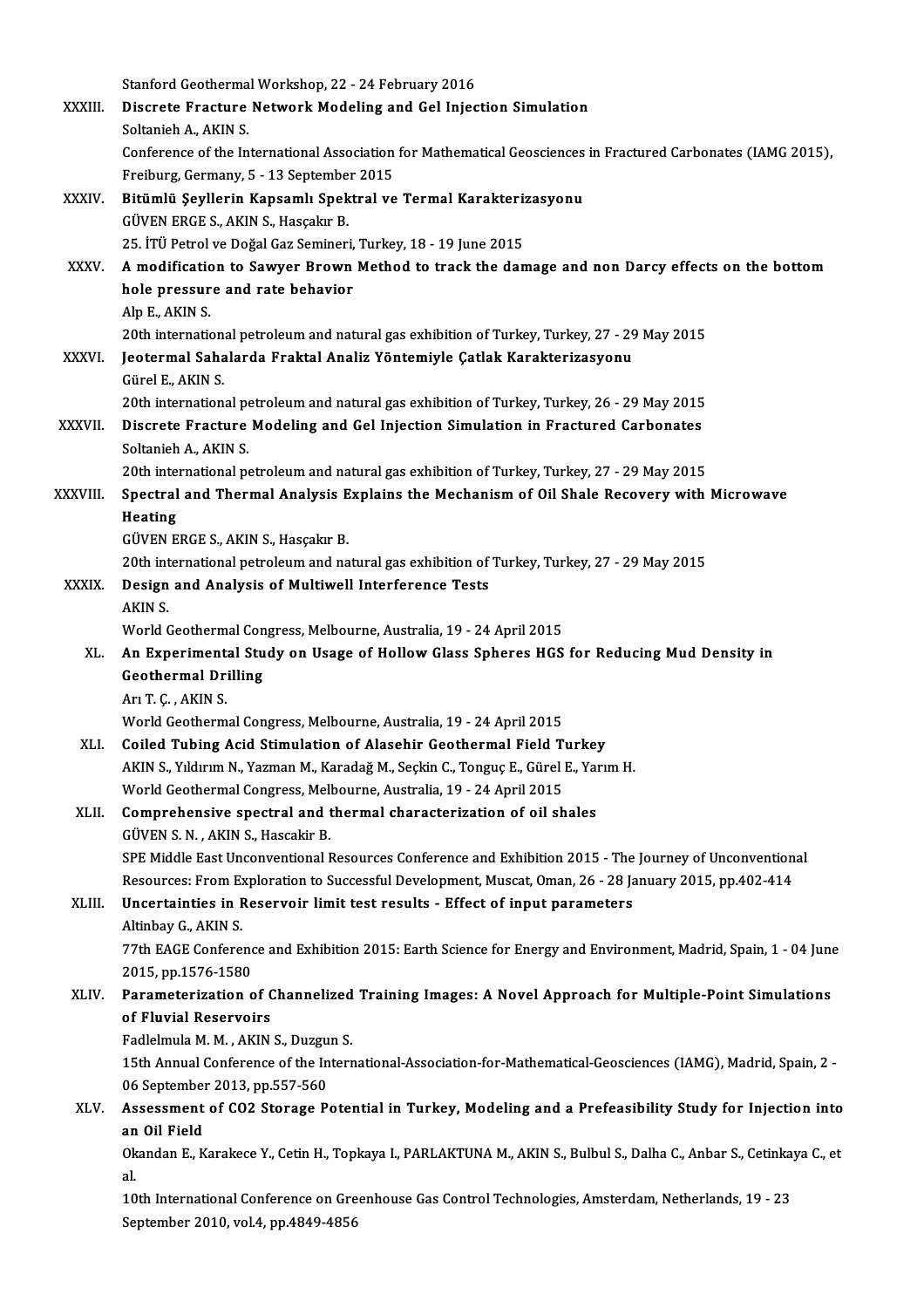| XLVI.        | Optimum tertiary steam-injection strategies for oil-wet fractured carbonates                                             |
|--------------|--------------------------------------------------------------------------------------------------------------------------|
|              | AKIN S., Celebioglu D., Kalfa U.                                                                                         |
|              | SPE Western Regional Meeting 2009, San Jose, CA, United States Of America, 24 - 26 March 2009, pp.72-81                  |
| <b>XLVII</b> | Experimental and numerical modeling of heavy-oil recovery by electrical heating                                          |
|              | Hascakir B, Babadagli T, AKIN S.                                                                                         |
|              | Society of Petroleum Engineers - International Thermal Operations and Heavy Oil Symposium, ITOHOS 2008 -                 |
|              | "Heavy Oil: Integrating the Pieces", Calgary, Canada, 20 - 23 October 2008, vol.2, pp.755-768                            |
| XLVIII.      | Microwave assisted gravity drainage of heavy oils                                                                        |
|              | Hascakir B., Acar C., Schlumberger S., Demiral B., AKIN S.                                                               |
|              | International Petroleum Technology Conference, IPTC 2008, Kuala-Lumpur, Malaysia, 3 - 05 December 2008, vol.3,           |
|              | pp 1908-1916                                                                                                             |
| XLIX.        | Pore network modeling of multiphase flow in fissured and vuggy carbonates                                                |
|              | Erzeybek S., AKIN S.                                                                                                     |
|              | 16th SPE/DOE Improved Oil Recovery Symposium 2008 - "IOR: Now More Than Ever.", Tulsa, OK, United States Of              |
|              | America, 19 - 23 April 2008, vol.2, pp.656-668                                                                           |
| L.           | Life style determinants of bone mineral density in Turkish women                                                         |
|              | Akin S., Ozyemisci O., Atalay F., Karaoglan B., Kutsal Y. G., Dincer G., Hasanoglu A., Basaran A.                        |
|              | 7th International Symposium on Osteoporosis, Washington, Kiribati, 18 - 22 April 2007, vol.18                            |
| LI.          | Experimental and numerical modeling of direct injection of CO 2 into carbonate formations                                |
|              | Izgec O., Demiral B., Bertin H., AKIN S.                                                                                 |
|              | SPE Annual Technical Conference and Exhibition, ATCE 2006: Focus on the Future, San Antonio, TX, United States           |
|              | Of America, 24 - 27 September 2006, vol.1, pp.212-227                                                                    |
| LII.         | Near-critical gas/condensate relative permeability of carbonates                                                         |
|              | Calisgan H., Demiral B., AKIN S.                                                                                         |
|              | 15th SPE-DOE Improved Oil Recovery Symposium: Old Reservoirs New Tricks A Global Perspective, Tulsa, OK,                 |
|              | United States Of America, 22 - 26 April 2006, vol.1, pp.520-528                                                          |
| LIII.        | Quantitative forearm ultrasound in postmenopausal Turkish women                                                          |
|              | Akin S., Ozyemisci O., Atalay F., Karaoglan B., Gokce Kutsal Y., Dincer G., Hasanoglu A.                                 |
|              | 7th International Symposium on Osteoporosis, Washington, Kiribati, 18 - 22 April 2007, vol.17                            |
| LIV.         | Analysis of the influence of bubble size and texture on foam characterization                                            |
|              | Evren Ozbayoglu M., AKIN S., Eren T.                                                                                     |
|              | 12th International Conference on Multiphase Production Technology '05, Barcelona, Spain, 25 - 27 May 2005,<br>pp 613-625 |
| LV.          | Relation between smoking and bone mineral density                                                                        |
|              | Basaran A., Saribay G., Akin S., Korkusuz F.                                                                             |
|              | 3rd Osteoporosis and Osteoarthritis Congress, Antalya, Turkey, 20 - 24 April 2005, vol.16, pp.2198                       |
| LVI.         | CO2 injection in carbonates                                                                                              |
|              | Izgec O., Demiral B., Bertin H., AKIN S.                                                                                 |
|              | 2005 SPE Western Regional Meeting: Diverse Challenges Out West, Irvine, CA, United States Of America, 30 March -         |
|              | 01 April 2005, pp 231-239                                                                                                |
| LVII.        | Experimental and numerical investigation of carbon sequestration in saline aquifers                                      |
|              | Izgec O., Demiral B., Bertin H., AKIN S.                                                                                 |
|              | 2005 SPE/EPA/DOE Exploration and Production Environmental Conference: Enhancing Environmental                            |
|              | Performance, Galveston, TX, United States Of America, 7 - 09 March 2005, pp 457-463                                      |
| LVIII.       | Foam characterization using image processing techniques                                                                  |
|              | Ozbayoglu E., AKIN S., Eren T.                                                                                           |
|              | 2005 SPE Western Regional Meeting: Diverse Challenges Out West, Irvine, CA, United States Of America, 30 March -         |
|              | 01 April 2005, pp 297-304                                                                                                |
| LIX.         | Risk assessment of petroleum transportation pipeline in some Turkish oil fields                                          |
|              | Ogutcu G., AKIN S.                                                                                                       |
|              | Proceedings of the 5th Biennial International Pipeline Conference, IPC: Compression and Pump Technologies;               |
|              |                                                                                                                          |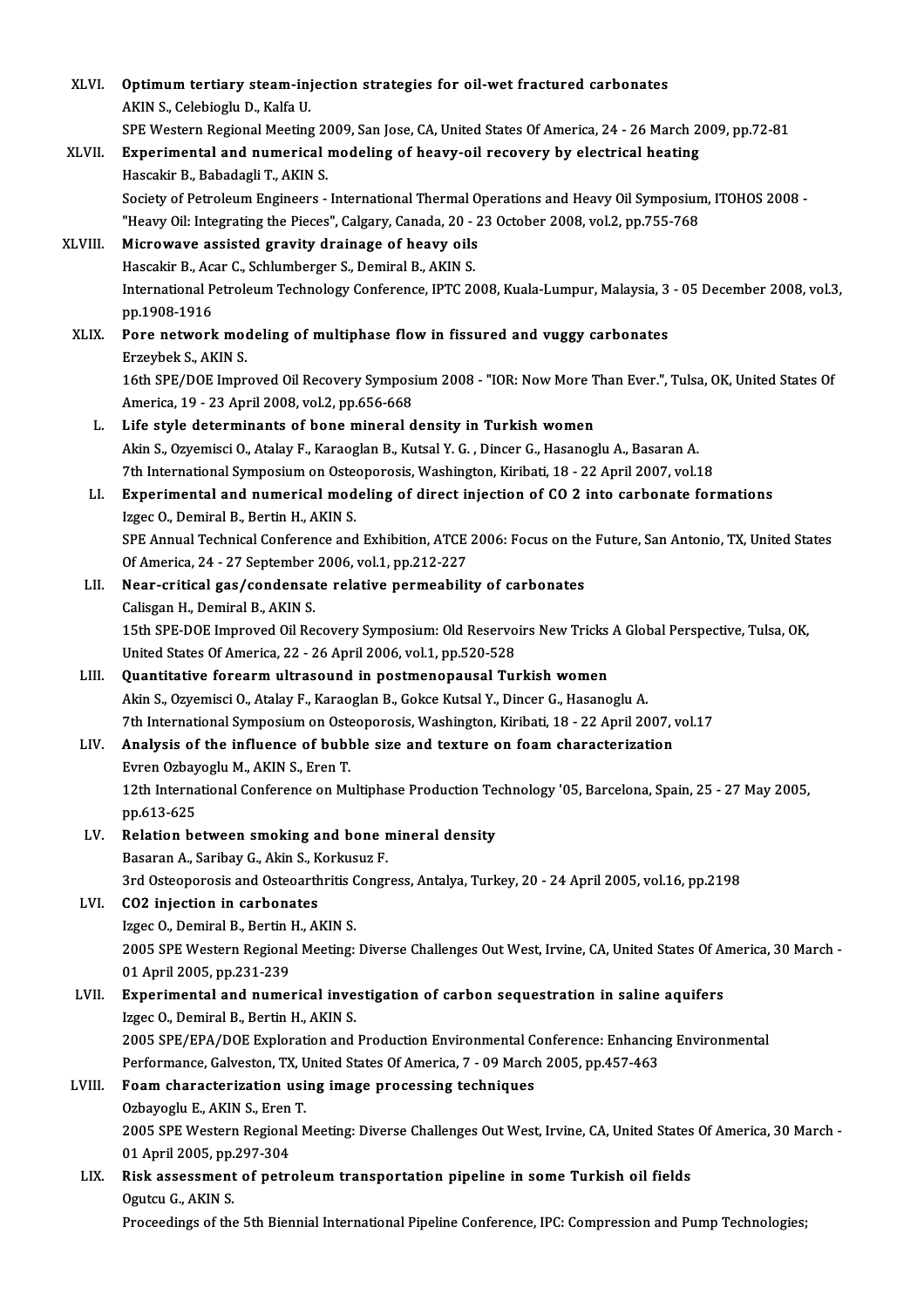Corrosion; Design and Construction; Environmental Issues; GIS/Database Development; Innovative Projects and Corrosion; Design and Construction; Environmental Issues; GIS/Database De<br>Emerging Issues, Calgary, Canada, 4 - 08 October 2004, vol.3, pp.2551-2555<br>Mathematical modeling of steam assisted gravity drainege Corrosion; Design and Construction; Environmental Issues; GIS/Da<br>Emerging Issues, Calgary, Canada, 4 - 08 October 2004, vol.3, pp.25<br>LX. Mathematical modeling of steam assisted gravity drainage<br>AKIN S

Emergii<br>Mather<br>AKIN S. Mathematical modeling of steam assisted gravity drainage<br>AKIN S.<br>SPE International Thermal Operations and Heavy Oil Symposium and Western Regional Meeting "The Power of<br>Technology", Proceedings Pekersfield, CA United State AKIN S.<br>SPE International Thermal Operations and Heavy Oil Symposium and Western Regional Meeting "The l<br>Technology"- Proceedings, Bakersfield, CA, United States Of America, 16 - 18 March 2004, pp.415-420<br>Investigation of SPE International Thermal Operations and Heavy Oil Symposium and Western R<br>Technology"- Proceedings, Bakersfield, CA, United States Of America, 16 - 18 Mai<br>LXI. Investigation of steam and gas push mechanism in carbonate me Technology"- Proceedings, Bal<br>Investigation of steam and<br>Canbolat S., Akin S., Polikar M.<br>Eth Canadian International Be

## Investigation of steam and gas push mechanism in carbonate medium<br>Canbolat S., Akin S., Polikar M.<br>5th Canadian International Petroleum Conference 2004, CIPC 2004, Calgary, United States Of America, 8 - 10 June<br>2004 Canbo<br>5th Ca<br>2004<br>Evalu

5th Canadian International Petroleum Conference 2004, CIPC 2004, Calgary, United State 2004<br>2004<br>LXII. Evaluation of SAGD performance in the presence of non-condensable gases<br>Canbelat S. Akin S. Politon M 2004<br><mark>Evaluation of SAGD perfor</mark><br>Canbolat S., Akin S., Polikar M.<br>Eth Canadian International Be Evaluation of SAGD performance in the presence of non-condensable gases<br>Canbolat S., Akin S., Polikar M.<br>5th Canadian International Petroleum Conference 2004, CIPC 2004, Calgary, United States Of America, 8 - 10 June<br>2004 Canbo<br>5th Ca<br>2004<br>Time

## 5th Canadian International Petroleum Conference 2004, CIPC 2004, Calgary, United States Of America, 8<br>2004<br>LXIII. Time-dependent shape factors for uniform and non-uniform pressure boundary conditions<br>Rangel Counon E.B., Ko 2004<br>Time-dependent shape factors for unife<br>Rangel-German E. R. , Kovscek A. R. , AKIN S.<br>International Callaberation for Ceathermal I Time-dependent shape factors for uniform and non-uniform pressure boundary conditions<br>Rangel-German E. R. , Kovscek A. R. , AKIN S.<br>International Collaboration for Geothermal Energy in the Americas - Geothermal Resources C

Rangel-German E. R. , Kovscek A. R. , AKIN S.<br>International Collaboration for Geothermal Energy in the Americas<br>Meeting, Morelia, Mexico, 12 - 15 October 2003, vol.27, pp.811-815<br>A Study of Steem, Assisted Crevity, Draineg International Collaboration for Geothermal Energy in the Americas - Geothermal Resources Counsil: 2003 Annual<br>Meeting, Morelia, Mexico, 12 - 15 October 2003, vol.27, pp.811-815<br>LXIV. A Study of Steam-Assisted Gravity Drain

## Meeting, Morelia, Mexico, 12 - 15 (<br>A Study of Steam-Assisted Gra<br>Canbolat S., AKIN S., Kovscek A. R.<br>SPE (DOE Thirtearth Sumpesium a A Study of Steam-Assisted Gravity Drainage Performance in the Presence of Noncondensable Ga<br>Canbolat S., AKIN S., Kovscek A. R.<br>SPE/DOE Thirteenth Symposium on Improved Oil Recovery, Tulsa, OK, United States Of America, 13

Canbolat S., AKIN S., Kovscek A. R.<br>SPE/DOE Thirteenth Symposium on Improved Oil Recovery, Tulsa, OK, United States Of America, 13 - 17 April<br>2002, pp.78-89 SPE/DOE Thirteenth Symposium on Improved Oil Recovery, Tulsa, OK, United States Of America, 13<br>2002, pp.78-89<br>LXV. Oxidation of heavy oil and their SARA fractions: its role in modeling in-situ combustion<br>AKIN S, Kek M, N.,

# 2002, pp.78-89<br>Oxidation of heavy oil and their SA<br>AKIN S., Kok M. V. , Bagci S., Karacan O.<br>Preseedings 2000 SPE Annual Technics

AKIN S., Kok M. V. , Bagci S., Karacan O.<br>Proceedings 2000 SPE Annual Technical Conference and Exhibition - Reservoir Engineering/Formation Evaluation AKIN S., Kok M. V. , Bagci S., Karacan O.<br>Proceedings 2000 SPE Annual Technical Conference and Exhibition - Rese<br>and Reservoir Geology, Dallas, TX, USA, 1 - 04 October 2000, pp.757-768<br>Quidation of beaux oil and their SARA

## LXVI. Oxidation of heavy oil and their SARA fractions: Its role in modeling in-situ combustion<br>AKIN S., KÖK M. V., Bagci S., Karacan O. and Reservoir Geology, Dallas, TX, USA,<br>Oxidation of heavy oil and their SA<br>AKIN S., KÖK M. V. , Bagci S., Karacan O.<br>Preseedings of the 2000 SPE Annual To Oxidation of heavy oil and their SARA fractions: Its role in modeling in-situ combustion<br>AKIN S., KÖK M. V. , Bagci S., Karacan O.<br>Proceedings of the 2000 SPE Annual Technical COnference and Exhibition on Drilling and Comp

AKIN S., KÖK M. V. , Bagci S., Karacan O.<br>Proceedings of the 2000 SPE Annual Technical COnference<br>United States Of America, 1 - 04 October 2000, pp.757-768<br>An experimental study on single well steam assisted Proceedings of the 2000 SPE Annual Technical COnference and Exhibition on D<br>United States Of America, 1 - 04 October 2000, pp.757-768<br>LXVII. An experimental study on single well steam assisted gravity drainage<br>AVIN S. Bagg

## United States Of America, 1 - 04 October 2000, pp.757-768<br>An experimental study on single well steam assisted gravity drainage<br>AKIN S., Bagci S. An experimental study on single well steam assisted gravity drainage<br>AKIN S., Bagci S.<br>Canadian International Petroleum Conference 2000, CIPC 2000, Calgary, Canada, 4 - 08 June 2000<br>Effect of temperature on beauw eil (wate

# AKIN S., Bagci S.<br>Canadian International Petroleum Conference 2000, CIPC 2000, Calgary, C<br>LXVIII. Effect of temperature on heavy oil/water relative permeabilities

Canadian International Petroleum Conf<br>Effect of temperature on heavy oil<br>AKIN S., Castanier L.M. , Brigham W.E. Effect of temperature on heavy oil/water relative permeabilities<br>AKIN S., Castanier L. M. , Brigham W. E.<br>Proceedings of the 1999 SPE International Thermal Operations and Heavy Oil Symposium, Bakersfield, CA, USA, 17<br>- 19 AKIN S., Castanier L. M., Brigham W. E. Proceedings of the 1999 SPE International Thermal Operations<br>- 19 March 1999, pp.275-285<br>LXIX. Multiphase-flow properties of fractured porous media<br>- Pangel Cerman E. Akin S. Cestanier J.

- 19 March 1999, pp.275-285<br>Multiphase-flow properties of frace<br>Rangel-German E., Akin S., Castanier L.<br>SPE Western Pegional Meeting 1999, V Rangel-German E., Akin S., Castanier L.<br>SPE Western Regional Meeting 1999, WRM 1999, Alaska, United States Of America, 26 - 27 May 1999 Rangel-German E., Akin S., Castanier L.<br>SPE Western Regional Meeting 1999, WRM 1999, Alaska, Uni<br>LXX. Imbibition studies of low-permeability porous media

## SPE Western Regior<br>I<mark>mbibition studie</mark><br>AKIN S., Kovscek A.<br>SPE Western Begior Imbibition studies of low-permeability porous media<br>AKIN S., Kovscek A.<br>SPE Western Regional Meeting 1999, WRM 1999, Alaska, United States Of America, 26 - 27 May 1999<br>Spontaneous water imbibition into diatemite

## AKIN S., Kovscek A.<br>SPE Western Regional Meeting 1999, WRM 1999, A<br>LXXI. Spontaneous water imbibition into diatomite<br>Schembre I., Akin S., Castanier L., Kovscek A. SPE Western Regional Meeting 1999, WRM 1<br>Spontaneous water imbibition into diat<br>Schembre J., Akin S., Castanier L., Kovscek A.<br>Proceedings of the 1998,69th Annual Weste Proceedings of the 1998 68th Annual Western Regional Meeting, Bakersfield, CA, USA, 11 - 15 May 1998

## LXXII. Effect of temperature on heavy-oil/water relative permeabilities Proceedings of the 1998 68th Annual<br>Effect of temperature on heavy-oi<br>Akin S., Castanier L. M. , Brigham W. E.<br>SPE Annual Technical Conference and SPE Annual Technical Conference and Exhibition 1998, Louisiana, United States Of America, 27 - 30 September<br>1998, pp.329-338 Akin S., Castanier L<br>SPE Annual Techni<br>1998, pp.329-338<br>Costhormal rese

## LXXIII. Geothermal reservoir characterization by tracer and well testing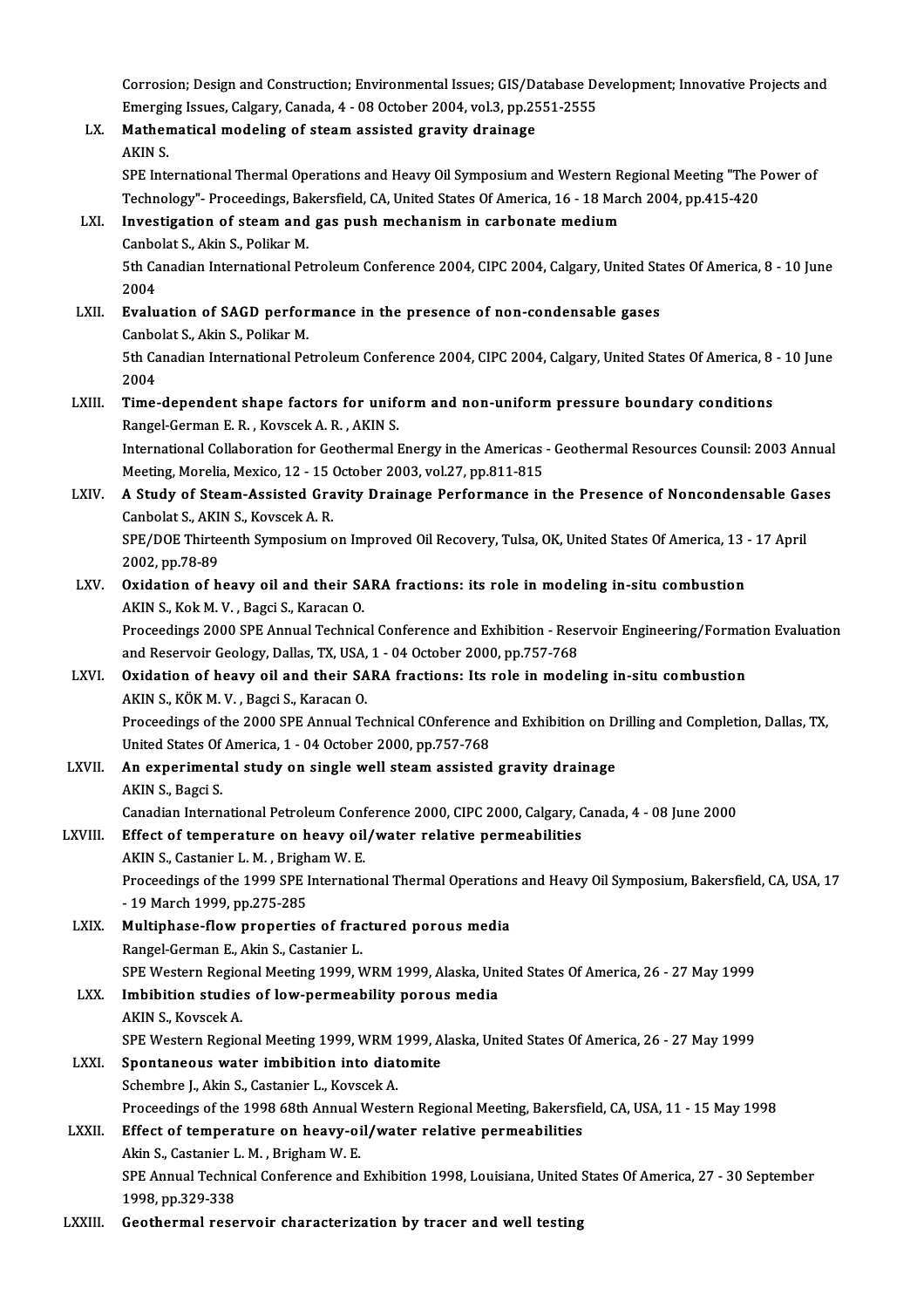Akin S., Okandan E.

Akin S., Okandan E.<br>Proceedings of the 1997 Annual Meeting of the Geothermal Resources Council, Burlingame, CA, USA, 12 - 15<br>Osteber 1997, vel 31, pp 561, 567 Akin S., Okandan E.<br>Proceedings of the 1997 Annual M<br>October 1997, vol.21, pp.561-567<br>Biomashanisal evaluation of fr Proceedings of the 1997 Annual Meeting of the Geothermal Resources Council, Burlingame, CA, USA, 12 - 15<br>October 1997, vol.21, pp.561-567<br>LXXIV. Biomechanical evaluation of fracture healing of long bones: a comparative stu

## October 1997, vol.21, pp.561-567<br>Biomechanical evaluation of fractu<br>measurements, QCT and histology<br>Akkus O. Korkusuz E. Korkusuz P. AKI Biomechanical evaluation of fracture healing of<br>measurements, QCT and histology<br>Akkus O., Korkusuz F., Korkusuz P., AKIN S., Akkas N.<br>Preseedings of the 1996 2rd Piennial Joint Conferen

measurements, QCT and histology<br>Akkus O., Korkusuz F., Korkusuz P., AKIN S., Akkas N.<br>Proceedings of the 1996 3rd Biennial Joint Conference on Engineering Systems Design and Analysis, ESDA. Part 7<br>(of 9), Montpellier, Eran Akkus O., Korkusuz F., Korkusuz P., AKIN S., Akkas N.<br>Proceedings of the 1996 3rd Biennial Joint Conference on En<sub>i</sub><br>(of 9), Montpellier, France, 1 - 04 July 1996, vol.77, pp.93-99 (of 9), Montpellier, France, 1 - 04 July 1996, vol.77, pp.93-99<br>Supported Projects

AKINS.,EUSupportedOther Project,GeothermalEmissionGasControl,2018 -2022

Bupportect Trojects<br>AKIN S., EU Supported Other Project, Geothermal Emission Gas Control, 2018 - 2022<br>AKIN S., Project Supported by Other Private Institutions, JESDER Primer Frekans Kontrolu Uygulamasının İncelenmesi, AKIN S., EU S<br>AKIN S., Proje<br>2017 - 2017<br>AKIN S., Proje AKIN S., Project Supported by Other Private Institutions, JESDER Primer Frekans Kontrolu Uygulamasının İncelen<br>2017 - 2017<br>AKIN S., Project Supported by Other Private Institutions, Alaşehir Jeotermal Potansiyel ve Rezervua

2017 - 2017<br>AKIN S., Project Supported by Other Private Institutions, Alaşehir Jeotermal Potansiyel ve Rezervuar Simülasyon<br>Hizmetleri, 2016 - 2017 AKIN S., Project Supported by Other Private Institutions, Alaşehir Jeotermal Potansiyel ve Rezervuar Simülasyon<br>Hizmetleri, 2016 - 2017<br>AKIN S., Project Supported by Other Private Institutions, GÜRMAT Germencik İzleyici Te

Hizme<br>AKIN<br>2016<br>AKIN AKIN S., Project Supported by Other Private Institutions, GÜRMAT Germencik İzleyici Testi Danışmanlık Hizmetleri, 2016<br>2016<br>AKIN S., Project Supported by Other Private Institutions, Alaşehir jeotermal potansiyel ve Rezervu

2016<br>AKIN<br>2016<br>AKIN AKIN S., Project Supported by Other Private Institutions, Alaşehir jeotermal potansiyel ve Rezervuar Simülasyon, 2016<br>2016<br>AKIN S., Other Supported Projects, Assessing the use of CO2 from natural sources for commercial pur

2016<br>AKIN S., Other Supported Projects, Assessing the use of CO2 from natural sources for commercial purposes inTurkey,<br>2015 - 2016

### Contractual Researches

Contractual Researches<br>AKIN S., Türkerler ALAŞEHİR JEOTERMAL RUHSAT SAHALARI JEOTERMAL REZERVUAR, ÜRETİM VE SONDAJ<br>RANISMANLIK HİZMETI ERİ. 2017, Continues DOMET ACCATT ACCORT CHOC<br>AKIN S., Türkerler ALAŞEHİR JEOTERMAL RUHS<br>DANIŞMANLIK HİZMETLERİ , 2017 - Continues<br>AKIN S. TÜRKERLER JEOTERMAL ENERLİ ARAM AKIN S., Türkerler ALAŞEHİR JEOTERMAL RUHSAT SAHALARI JEOTERMAL REZERVUAR, ÜRETİM VI<br>DANIŞMANLIK HİZMETLERİ , 2017 - Continues<br>AKIN S., TÜRKERLER JEOTERMAL ENERJİ ARAMA VE ÜRETİM A.Ş. DANIŞMANLIK, 2015 - Continues<br>AKIN S.,

DANIŞMANLIK HİZMETLERİ , 2017 - Continues<br>AKIN S., TÜRKERLER JEOTERMAL ENERJİ ARAM<br>AKIN S., TURCAS PROJE, 2018 - 2019<br>AKIN S., ZORLU DOĞAL ELEKTRİK, 2018 - 2019 AKIN S., TÜRKERLER JEOTERMAL ENERJİ ARAMA VE ÜRETİM A.Ş. DANIŞMANLIK, 2015 - Continues

AKIN S., TURCAS PROJE, 2018 - 2019<br>AKIN S., ZORLU DOĞAL ELEKTRİK, 2018 - 2019<br>AKIN S., KARKEY JEOTERMAL DANIŞMANLIK, 2017 - 2018<br>AKIN S. ZORLU ENDÜSTRİYEL PROJE, 2017 - 2019 AKIN S., ZORLU DOĞAL ELEKTRİK, 2018 - 2019<br>AKIN S., KARKEY JEOTERMAL DANIŞMANLIK, 2017<br>AKIN S., ZORLU ENDÜSTRİYEL PROJE, 2017 - 2018<br>AKIN S. SİS ALASEHİR JEOTERMAL DANISMANLIK

AKIN S., ZORLU ENDÜSTRİYEL PROJE, 2017 - 2018

AKIN S., SİS ALAŞEHİR JEOTERMAL DANIŞMANLIK HİZMETLERI, 2017 - 2017<br>AKIN S., BOTAŞ PROJE, 2017 - 2017

AKIN S., SİS ALAŞEHİR JEOTERMAL DANIŞMANLIK HİZMETLERI, 2017 - 2017<br>AKIN S., BOTAŞ PROJE, 2017 - 2017<br>AKIN S., MİS ENERJİ ALAŞEHİR JEOTERMAL DANIŞMANLIK HİZMETLERİ, 2016 - 2017<br>AKIN S. Alaşehir Simulation 2016 - 2016 AKIN S., BOTAŞ PROJE, 2017 - 2017<br>AKIN S., MİS ENERJİ ALAŞEHİR JEOTERMA<br>AKIN S., Alaşehir Simulation, 2016 - 2016<br>AKIN S., ZOPLU IEOTERMAL AR CE PROJE AKIN S., MİS ENERJİ ALAŞEHİR JEOTERMAL DANIŞMANI<br>AKIN S., Alaşehir Simulation, 2016 - 2016<br>AKIN S., ZORLU JEOTERMAL AR-GE PROJE, 2016 - 2016<br>AKIN S., Kurldara Jeotermal Sabası Kimuacal İzlan'dı Test

AKIN S., Alaşehir Simulation, 2016 - 2016<br>AKIN S., ZORLU JEOTERMAL AR-GE PROJE, 2016 - 2016<br>AKIN S., Kızıldere Jeotermal Sahası Kimyasal İzleyici Testi Danışmanlık Hizmetleri, 2014 - 2015<br>AKIN S., Kızıldere Perseyyuar Danı AKIN S., ZORLU JEOTERMAL AR-GE PROJE, 2016 - 2016<br>AKIN S., Kızıldere Jeotermal Sahası Kimyasal İzleyici Testi Danışman<br>AKIN S., Türkerler Rezervuar Danışmanlık Hizmetleri, 2013 - 2014<br>AKIN S., Türkerler Bezervuar Danışmanl AKIN S., Kızıldere Jeotermal Sahası Kimyasal İzleyici Testi Danışman<br>AKIN S., Türkerler Rezervuar Danışmanlık Hizmetleri, 2013 - 2014<br>AKIN S., Türkerler Rezervuar Danışmanlık Hizmetleri, 2012 - 2013<br>AKIN S., USAK ENERLİ BU

AKIN S., Türkerler Rezervuar Danışmanlık Hizmetleri, 2013 - 2014<br>AKIN S., Türkerler Rezervuar Danışmanlık Hizmetleri, 2012 - 2013<br>AKIN S., UŞAK ENERJİ RUHSAT ALANLARININ JEOTERMAL KAPASİTELERİNİ DEĞERLENDİRME VE DANIŞMANLI AKIN S., Türkerler Rez<br>AKIN S., UŞAK ENERJİ<br>PROJESİ, 2011 - 2012<br>AKIN S. IEOTERMAL K AKIN S., UŞAK ENERJİ RUHSAT ALANLARININ JEOTERMAL KAPASİTELERİNİ DEĞERLENDİR<br>PROJESİ, 2011 - 2012<br>AKIN S., JEOTERMAL KAPASİTE DEĞERLENDİRME VE DANIŞMANLIK PROJESİ, 2011 - 2011<br>AKIN S., Kavon Sigma Enerji Elektrik Ünetim Sa

PROJESİ, 2011 - 2012<br>AKIN S., JEOTERMAL KAPASİTE DEĞERLENDİRME VE DANIŞMANLIK PROJESİ, 2011 - 2011<br>AKIN S., Kayen Sigma Enerji Elektrik Üretim San. Tic. A.Ş. adına kayıtlı Kütahya İli sınırları içinde Simav, Gediz, Pazarla AKIN S., JEOTERMAL KAPASİTE DEĞERLENDİRME VE DANIŞMANLIK PROJESİ, 2011 - 2011<br>AKIN S., Kayen Sigma Enerji Elektrik Üretim San. Tic. A.Ş. adına kayıtlı Kütahya İli sınırları içinde Simav, Gediz, Pazarla<br>Şaphane, Hisarcık ve AKIN S., Kaye<br>Şaphane, Hisa<br>2011 - 2011<br>AKIN S. Türk Şaphane, Hisarcık ve Emet ilçe sınırları içinde bulunan ruhsat sahalarının jeotermal potansiyelinin değerlendirilmesi,<br>2011 - 2011<br>AKIN S., Türkmenistan Politeknik Enstitüsünün Petrol-Gaz Fakültesine bağlı Laboratuvarların

2011 - 2011<br>AKIN S., Türkmenistan Politeknik Enstitüsünün P<br>Değerlendirilmesi ve Geliştirilmesi, 2011 - 2011<br>AKIN S. Tamel Petrel Mühandisliği Arastırmaları AKIN S., Türkmenistan Politeknik Enstitüsünün Petrol-Gaz Fak<br>Değerlendirilmesi ve Geliştirilmesi, 2011 - 2011<br>AKIN S., Temel Petrol Mühendisliği Araştırmaları, 2011 - 2011